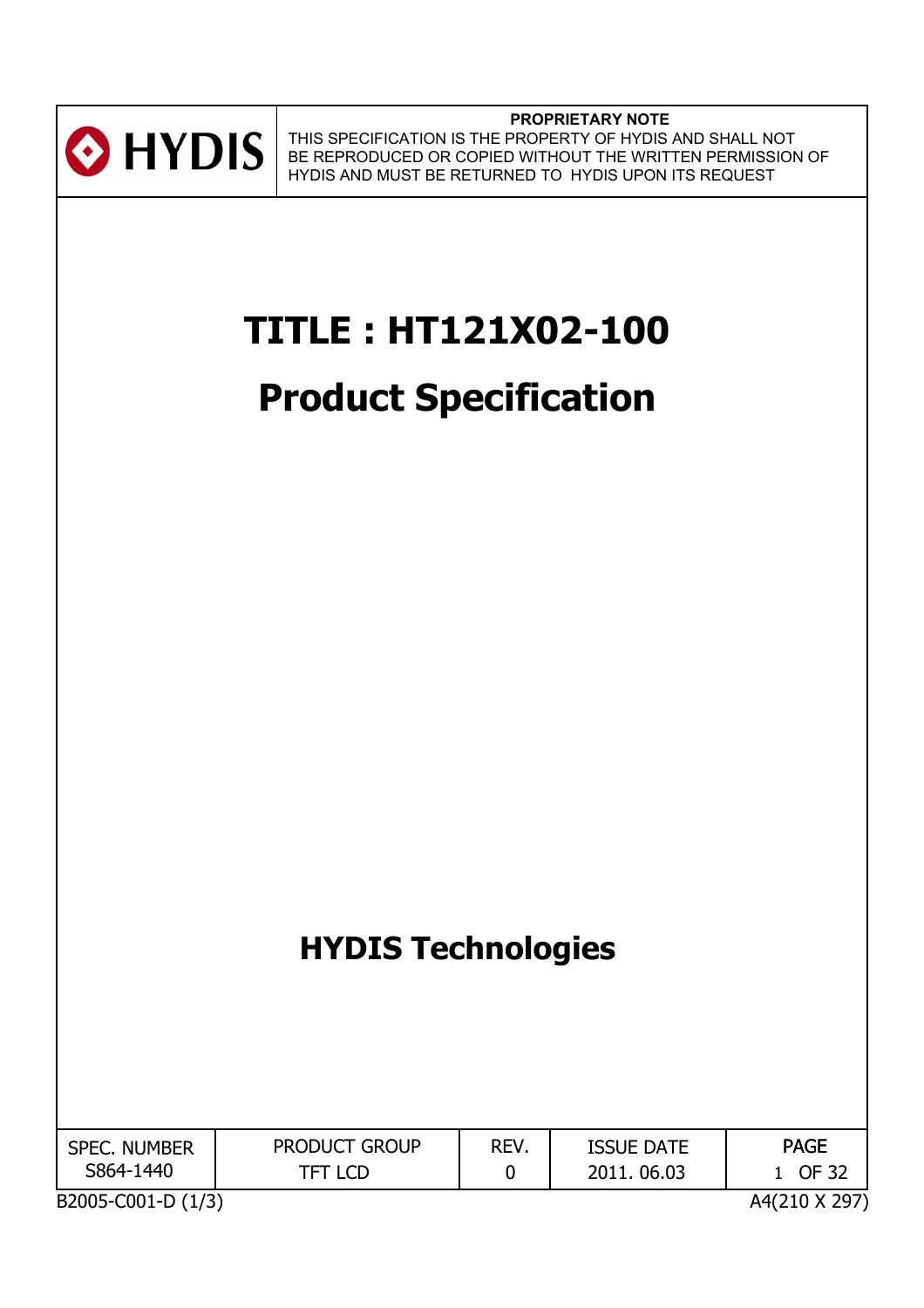| HYDIS       |                                     |                   | PRODUCT GROUP                      | <b>REV</b>       | <b>ISSUE DATE</b>      |
|-------------|-------------------------------------|-------------------|------------------------------------|------------------|------------------------|
|             |                                     |                   | TFT LCD PRODUCT                    | $\boldsymbol{0}$ | 2011.06.03             |
|             |                                     |                   | REVISION HISTORY                   |                  |                        |
| REV.        | ECN NO.                             |                   | DESCRIPTION OF CHANGES             | <b>DATE</b>      | <b>PREPARED</b>        |
| $\mathbf 0$ |                                     |                   | · Initial Release                  | '11.06.03        | B.M. Seo               |
|             |                                     |                   |                                    |                  |                        |
|             |                                     |                   |                                    |                  |                        |
|             |                                     |                   |                                    |                  |                        |
|             |                                     |                   |                                    |                  |                        |
|             |                                     |                   |                                    |                  |                        |
|             |                                     |                   |                                    |                  |                        |
|             |                                     |                   |                                    |                  |                        |
|             |                                     |                   |                                    |                  |                        |
|             |                                     |                   |                                    |                  |                        |
|             |                                     |                   |                                    |                  |                        |
|             |                                     |                   |                                    |                  |                        |
|             |                                     |                   |                                    |                  |                        |
|             |                                     |                   |                                    |                  |                        |
|             |                                     |                   |                                    |                  |                        |
|             |                                     |                   |                                    |                  |                        |
|             |                                     |                   |                                    |                  |                        |
|             |                                     |                   |                                    |                  |                        |
|             |                                     |                   |                                    |                  |                        |
|             |                                     |                   |                                    |                  |                        |
|             |                                     |                   |                                    |                  |                        |
|             |                                     |                   |                                    |                  |                        |
|             |                                     |                   |                                    |                  |                        |
|             |                                     |                   |                                    |                  |                        |
|             |                                     | <b>SPEC TITLE</b> |                                    |                  |                        |
|             | SPEC. NUMBER<br>S864-1440           |                   | HT121X02-100 Product Specification |                  | <b>PAGE</b><br>2 OF 32 |
|             | B2005-C001-D (2/3)<br>A4(210 X 297) |                   |                                    |                  |                        |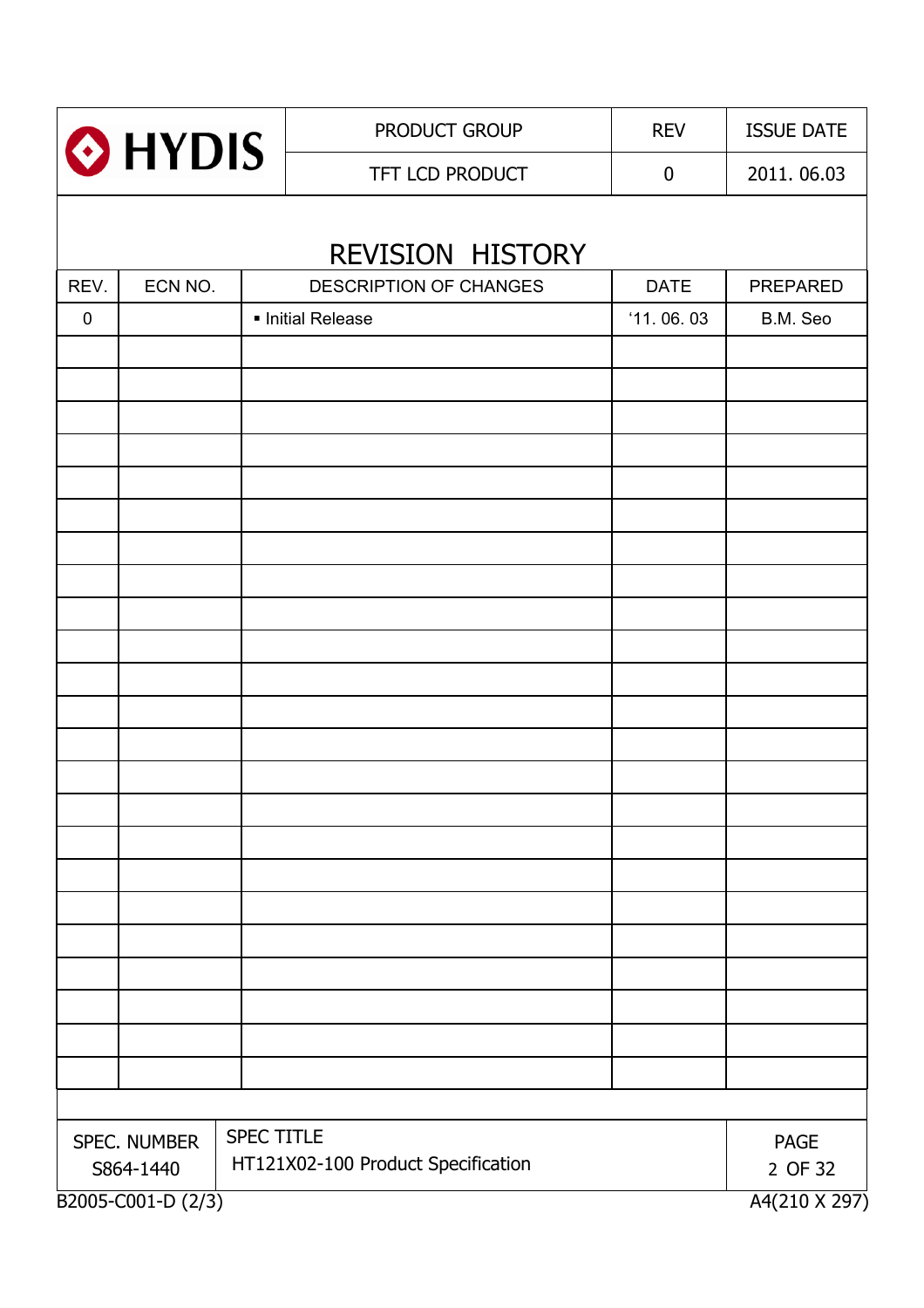

TFT LCD PRODUCT 0 2011. 06.03

# **Contents**

| <b>No</b> | <b>Item</b>                                           | Page |
|-----------|-------------------------------------------------------|------|
| 1.0       |                                                       | 4    |
| 2.0       |                                                       | 6    |
| 3.0       |                                                       | 7    |
| 4.0       |                                                       | 8    |
| 5.0       |                                                       | 10   |
| 6.0       |                                                       | 12   |
| 7.0       | Signal Timing waveforms of interface signal (DE mode) | 14   |
| 8.0       | Input Signals, Display Colors & Gray Scale of Colors  | 15   |
| 9.0       |                                                       | 16   |
| 10.0      |                                                       | 17   |
| 11.0      |                                                       | 18   |
| 12.0      |                                                       | 19   |
| 13.0      |                                                       | 20   |
| 14.0      |                                                       | 21   |
| 15.0      | Appendix                                              | 23   |
| 16.0      |                                                       | 27   |

| <b>SPEC. NUMBER</b><br>S864-1440 | <b>SPEC TITLE</b><br>HT121X02-100 Product Specification | <b>PAGE</b><br>3 OF 32 |
|----------------------------------|---------------------------------------------------------|------------------------|
| B2005-C001-D (3/3)               |                                                         | A4(210 X 297)          |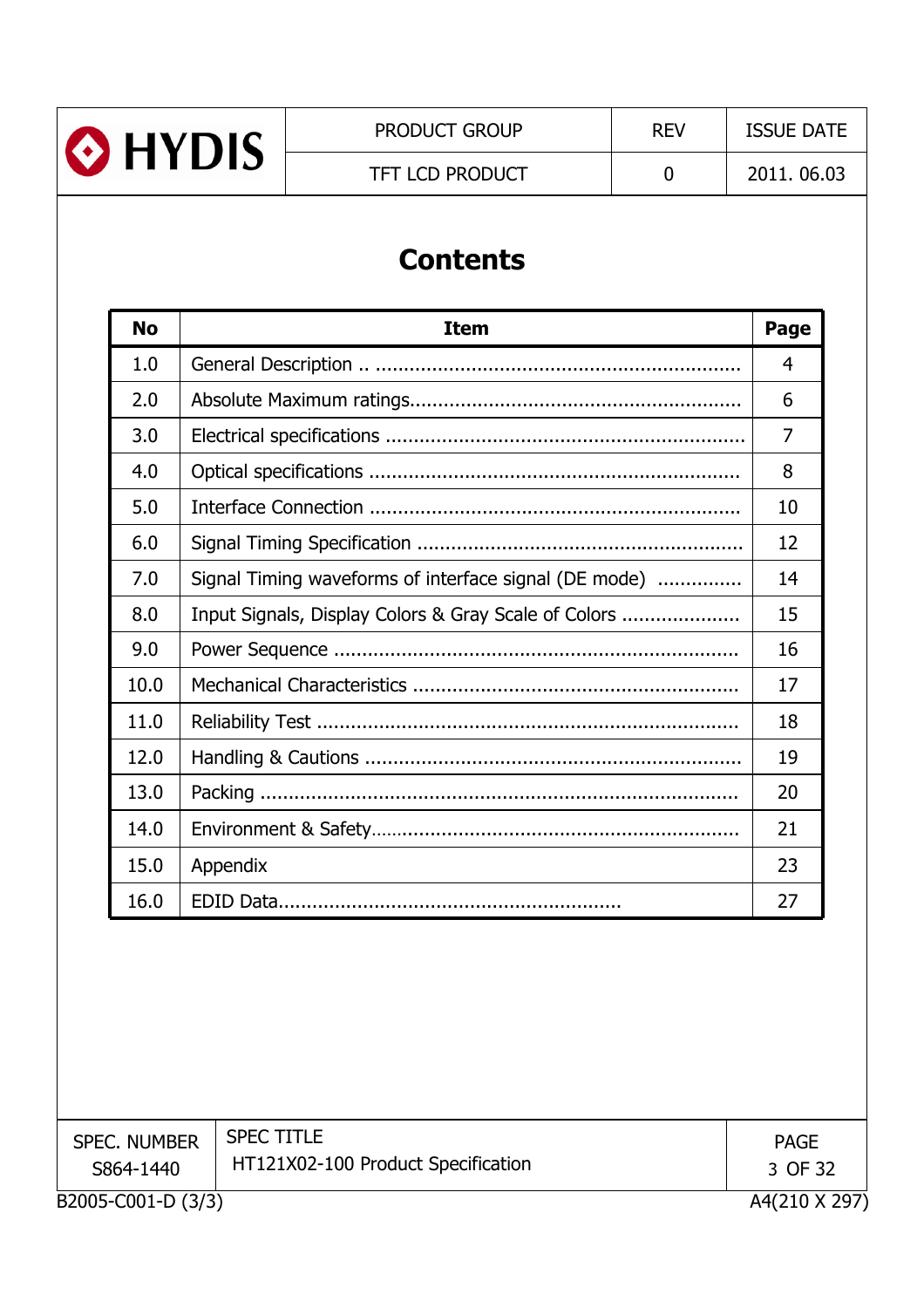| <b>O</b> HYDIS | <b>PRODUCT GROUP</b>   | <b>REV</b> | <b>ISSUE DATE</b> |
|----------------|------------------------|------------|-------------------|
|                | <b>TFT LCD PRODUCT</b> |            | 2011.06.03        |

## **1.0 GENERAL DESCRIPTION**

### **1.1 Introduction**

HT121X02-100 is a color active matrix TFT LCD module using amorphous silicon TFT's (Thin Film Transistors) as an active switching devices. This module has a 12.1 inch diagonally measured active area with XGA resolutions (1024 horizontal by 768 vertical pixel array). Each pixel is divided into RED, GREEN, BLUE dots which are arranged in vertical stripe and this module can display 262,144 colors. The TFT-LCD panel used for this module is a low reflection and higher color type.



B2005-C001-D (3/3) A4(210 X 297)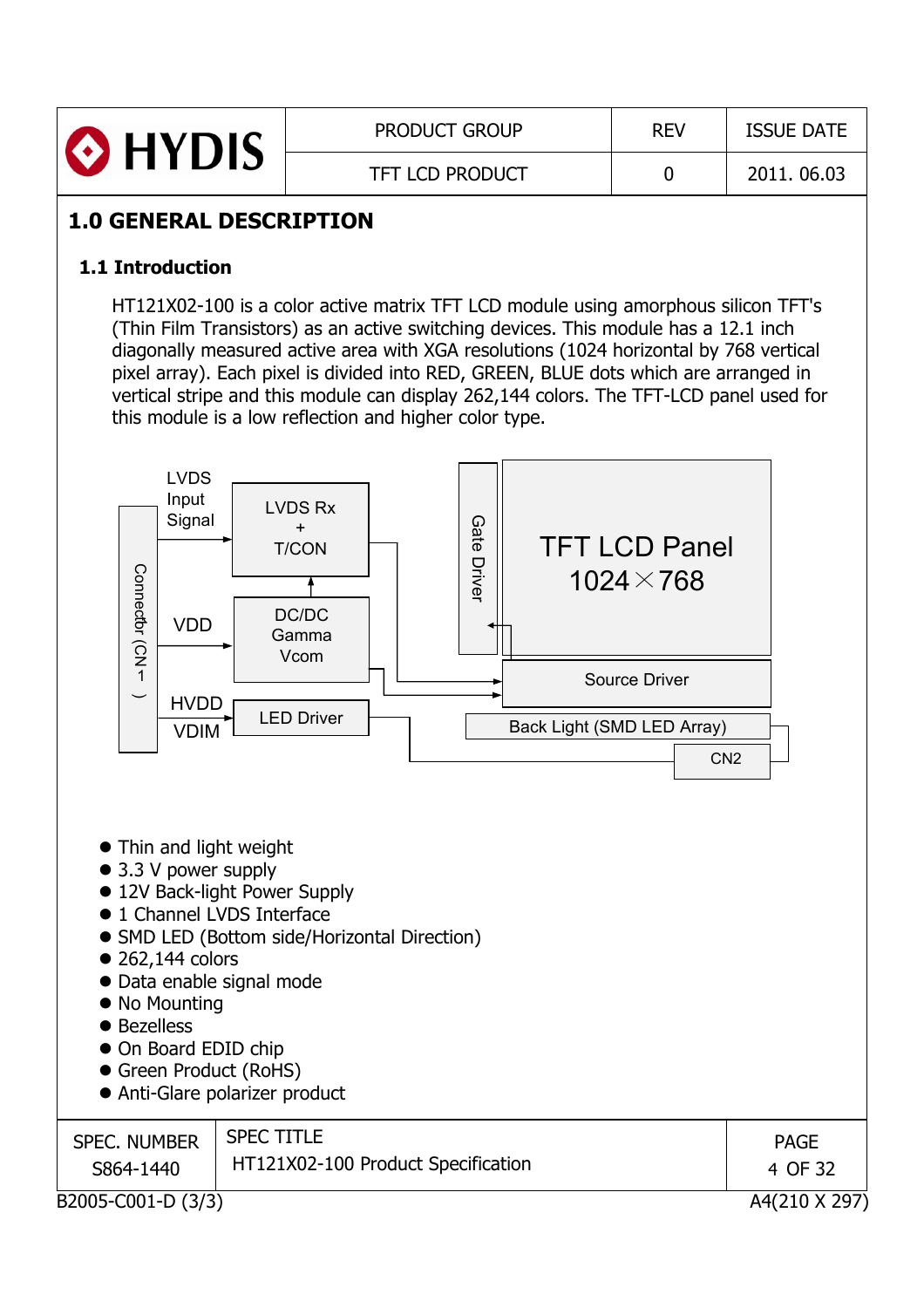| <b>O</b> HYDIS      | <b>PRODUCT GROUP</b>   | <b>REV</b> | <b>ISSUE DATE</b> |
|---------------------|------------------------|------------|-------------------|
|                     | <b>TFT LCD PRODUCT</b> |            | 2011, 06.03       |
| 1.2.4.4.11.4.11.4.4 |                        |            |                   |

### **1.3 Application**

• Notebook PC

## **1.4 General Specifications**

| <table 1.="" general="" specifications=""></table> |
|----------------------------------------------------|
|----------------------------------------------------|

| <b>Parameter</b>       | <b>Specification</b>           | <b>Unit</b> | <b>Remarks</b> |
|------------------------|--------------------------------|-------------|----------------|
| Active area            | 245.76 (H) $\times$ 184.32 (V) | mm          |                |
| Number of pixels       | 1024 (H) $\times$ 768 (V)      | pixels      |                |
| Pixel pitch            | 0.240 (H) $\times$ 0.240 (V)   | mm          |                |
| Pixel arrangement      | <b>RGB Vertical stripe</b>     |             |                |
| Display colors         | 262,144                        | colors      |                |
| Display mode           | Normally white                 |             |                |
| Dimensional<br>outline | 256.8 x 198.2 x 2.6(4.4) Typ.  | mm          | Note1.         |
| Weight                 | 179 Typ.                       | g           |                |
| Back-light             | LED (40EA) Array               |             |                |
| Surface treatment      | Anti Glare Coating             |             |                |

Note 1 : The numbers in parentheses refer to thickness of PCB side.

| <b>SPEC. NUMBER</b><br>S864-1440 | <b>SPEC TITLE</b><br>HT121X02-100 Product Specification | <b>PAGE</b><br>5 OF 32 |
|----------------------------------|---------------------------------------------------------|------------------------|
| B2005-C001-D (3/3)               |                                                         | A4(210 X 297           |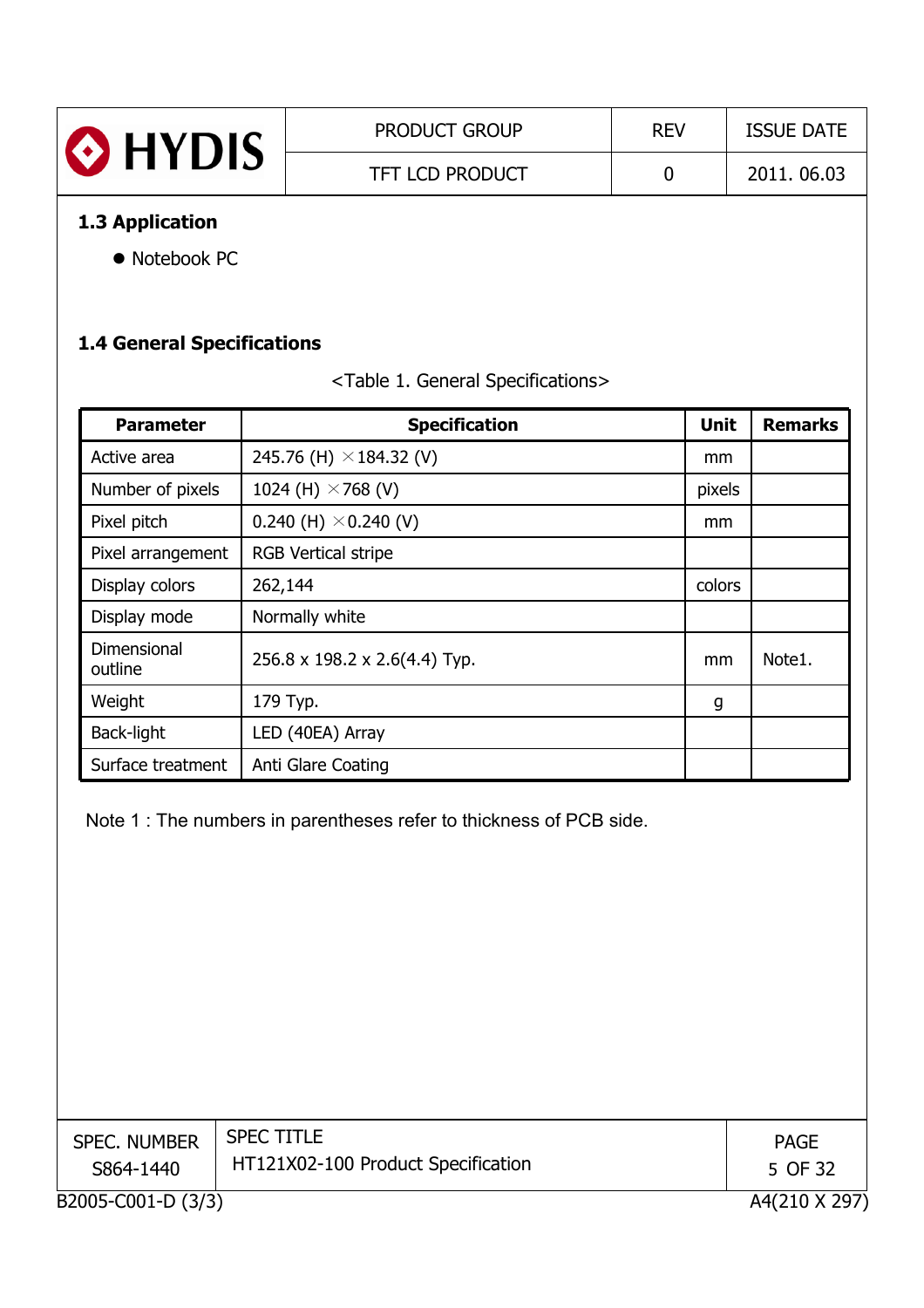| HYDIS | <b>PRODUCT GROUP</b>   | <b>REV</b> | <b>ISSUE DATE</b> |
|-------|------------------------|------------|-------------------|
|       | <b>TFT LCD PRODUCT</b> |            | 2011, 06.03       |

## **2.0 ABSOLUTE MAXIMUM RATINGS**

The followings are maximum values which, if exceed, may cause faulty operation or damage to the unit.

| <table 2.="" absolute="" maximum="" ratings=""></table> | Ta=25+/-2 $^{\circ}$ C     |             |                |                     |                |
|---------------------------------------------------------|----------------------------|-------------|----------------|---------------------|----------------|
| <b>Parameter</b>                                        | <b>Symbol</b>              | Min.        | Max.           | <b>Unit</b>         | <b>Remarks</b> |
| Logic Power Supply Voltage                              | $V_{DD}$                   | $-0.3$      | 4.0            | ۷                   |                |
| Logic Power Supply Voltage                              | $\mathsf{V}_{\mathsf{IN}}$ | $-0.3$      | $V_{DD} + 0.3$ | ۷                   |                |
| Back-light Power Supply Voltage                         | $HV_{DD}$                  | $-0.3$      | 40             | ۷                   |                |
| Back-light LED Current                                  | $I_{LED}$                  |             | 30             | mA                  | Note 1         |
| Back-light LED Reverse Voltage                          | $V_R$                      |             | 5              | ۷                   |                |
| <b>Operating Temperature</b>                            | $T_{OP}$                   | $\mathbf 0$ | $+50$          | $\int_{0}^{\infty}$ |                |
| Storage Temperature                                     | $\mathsf{T}_{\mathsf{SP}}$ | $-20$       | $+60$          | °C                  | Note 1, Note 2 |

Note 1. Ambient temperature vs allowable forward current are shown in the figure below.

Note 2. Temperature and relative humidity range are shown in the figure below. 90% RH Max. ( $40^{\circ}$ C  $\geq$  Ta)

Maximum wet - bulb temperature at 39  $\degree$  or less. ( > 40  $\degree$  ) No condensation.

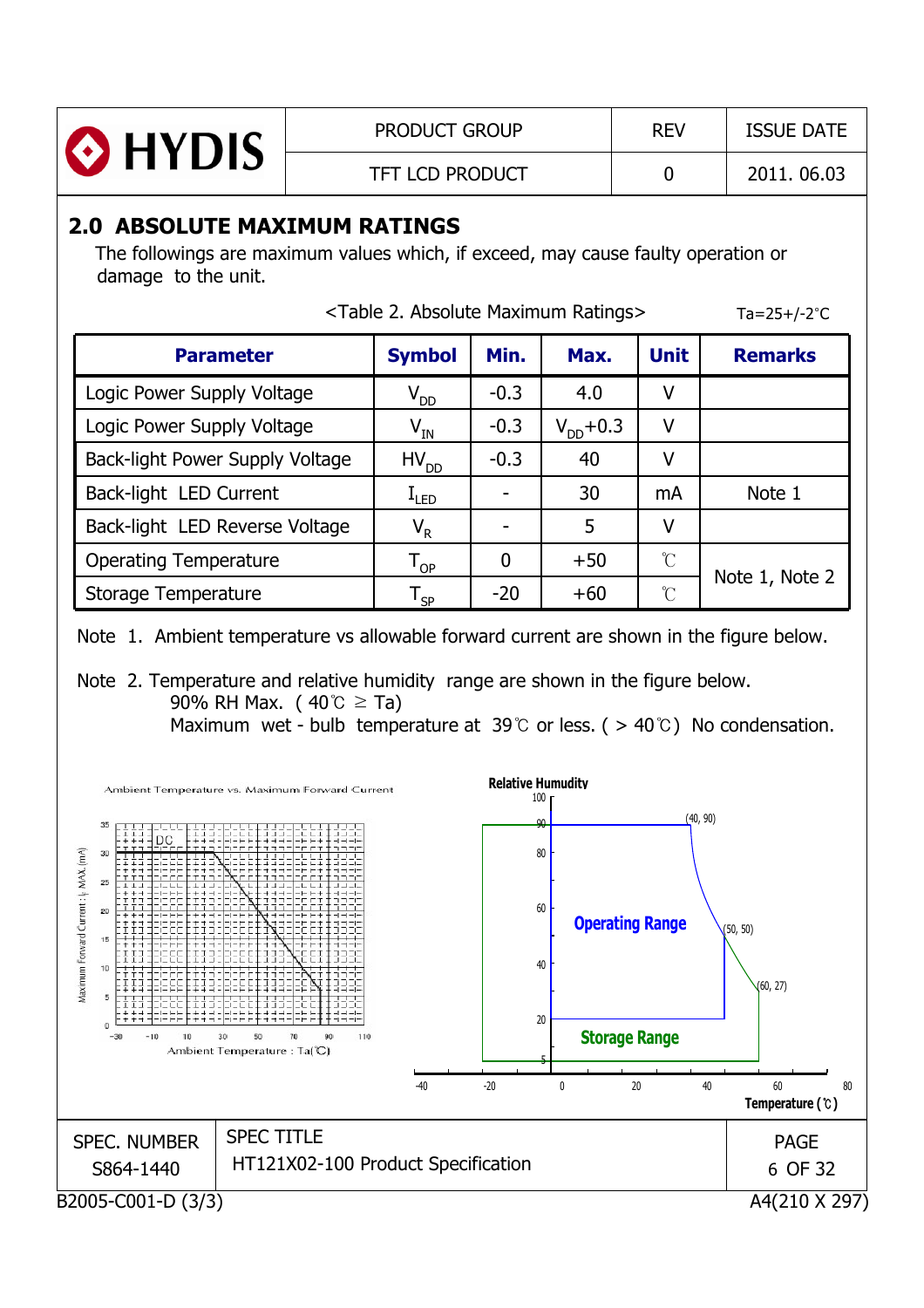

## **3.0 ELECTRICAL SPECIFICATIONS**

## **3.1 Electrical Specifications**

| <b>Parameter</b>                                         |                             |                              | Typ.                     | Max.                     | <b>Unit</b>   | <b>Remarks</b>         |
|----------------------------------------------------------|-----------------------------|------------------------------|--------------------------|--------------------------|---------------|------------------------|
| Logic Power Supply Voltage                               | $V_{DD}$                    | 3.0                          | 3.3                      | 3.6                      | $\vee$        | Note 1                 |
| Logic Power Supply Current                               | $I_{DD}$                    | $\overline{a}$               | 250                      | $\blacksquare$           | mA            | Note 1                 |
| Back-light Power Supply Voltage                          | $HV_{DD}$                   | 7.0                          | 12.0                     | 20                       | $\vee$        | Note 2                 |
| Back-light Power Supply Current                          | $I_{HVDD}$                  | $\blacksquare$               | 238                      | $\overline{\phantom{a}}$ | mA            | Note 2, 3              |
| <b>LED Driver's Efficiency</b>                           | n                           | -                            | 85                       | $\overline{\phantom{a}}$ | $\frac{0}{0}$ | Note 2, 3              |
| Back-light PWM Frequency                                 | $\mathsf{F}_{\mathsf{PWM}}$ | 200                          | 320                      | 350                      | Hz            |                        |
| High Level PWM Signal Voltage                            | $V_{\rm{PWMH}}$             | 2.1                          | 3.3                      | 5.0                      | $\vee$        |                        |
| Low Level PWM Signal Voltage                             | $V_{\text{PWML}}$           | $\blacksquare$               | $\mathbf 0$              | 0.6                      | V             |                        |
| High Level Differential Input Signal<br>Voltage          | $V_{IH}$                    |                              |                          | $+100$                   | mV            | $V_{\text{CM}} = 1.2V$ |
| Low Level Differential Input Signal<br>Voltage           | $V_{IL}$                    | $-100$                       |                          | $\overline{\phantom{a}}$ | mV            |                        |
| Back-light LED Voltage /<br>Back-light LED Total Voltage | $V_{\text{JED}}$            |                              | $\frac{3.2}{32}$         | 3.4/<br>34               | $\vee$        |                        |
| Back-light LED Current /<br>Back-light LED Total Current | $I_{\mu_{BL}}$              |                              | 19/<br>76                | 20/<br>80                | mA            |                        |
| Life Time                                                |                             | 12,000                       | $\overline{\phantom{m}}$ | $\blacksquare$           | <b>Hrs</b>    | Note 5                 |
|                                                          | $P_D$                       |                              | 0.83                     | $\blacksquare$           | W             | Note 1                 |
| Power Consumption                                        | $P_{LED}$                   | $\qquad \qquad \blacksquare$ | 2.86                     | 3.20                     | W             | Note 3                 |
|                                                          | $P_{total}$                 | $\overline{\phantom{a}}$     | 3.69                     | $\overline{\phantom{a}}$ | W             | Note 1, 3              |

**<** Table 3. Electrical Specifications >

| <b>SPEC. NUMBER</b><br>S864-1440 | <b>SPEC TITLE</b><br>HT121X02-100 Product Specification | <b>PAGE</b><br>7 OF 32 |
|----------------------------------|---------------------------------------------------------|------------------------|
| B2005-C001-D (3/3)               |                                                         | A4(210 X 297)          |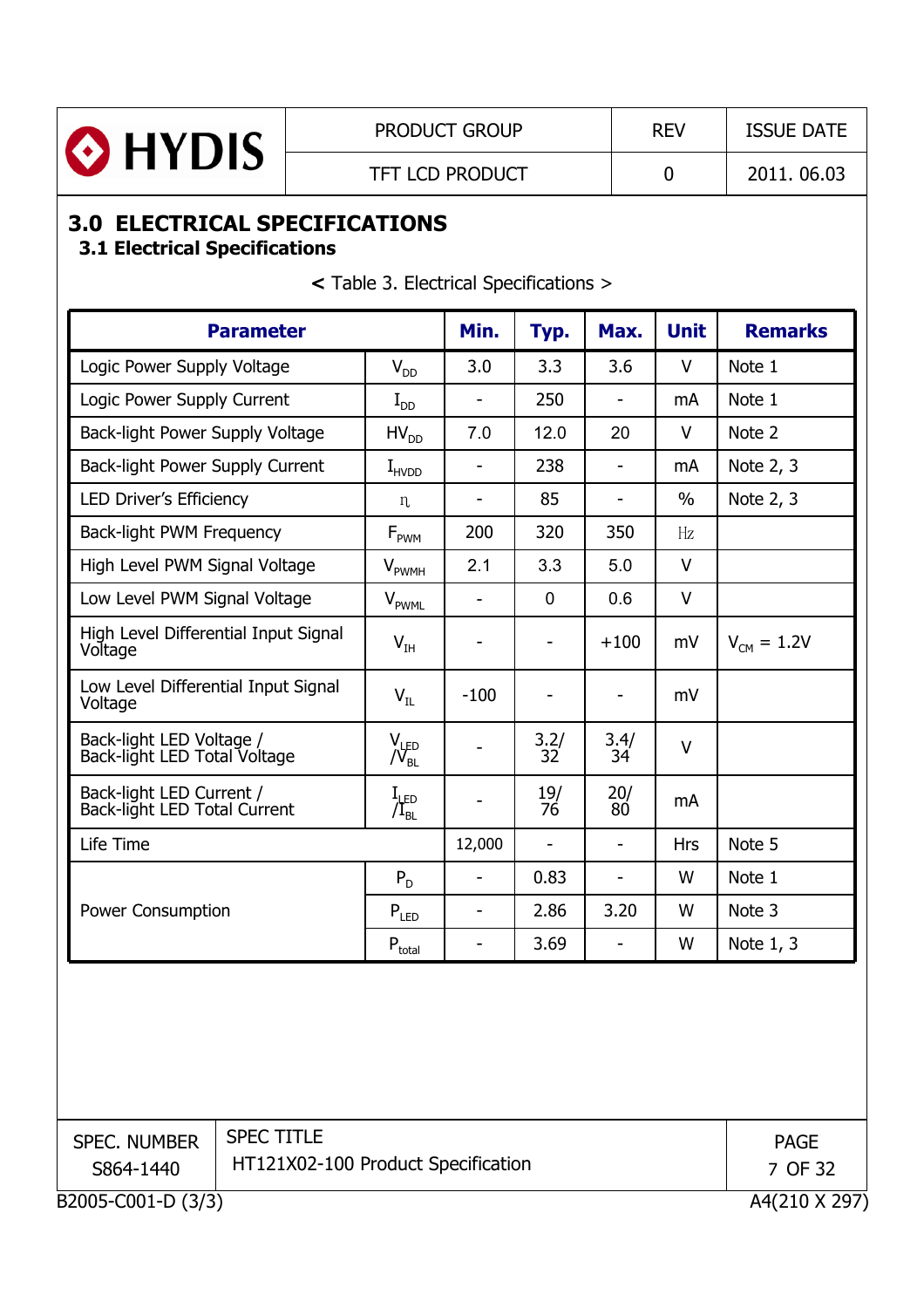

Notes : 1. The supply voltage is measured and specified at the interface connector of LCM. The current draw and power consumption specified is for 3.3V at 25 $\degree$ .

- a) Typ : Window XP pattern, b) Max : Vertical Sub line pattern 2. The power supply voltage and current is measured and specified at the interface
- connector of LCM including LED Driver.
- 3. Reference value, which is measured with LED Driver for 12V.
- 4. Calculated value for reference (V $_{\textsf{LED}}\times\textsf{I}_{\textsf{LED}}\times\textsf{\#}$  of LEDs (40EA) ).
- 5. End of Life shall be determined by the time when any of the following is satisfied under continuous lighting at  $25^{\circ}$  and ILED = 19mA.
	- -. Intensity drops to 50% of the Initial Value (Luminance Spec.)
	- -. Based on LED

#### **3.2 PWM Duty Ratio vs Brightness**

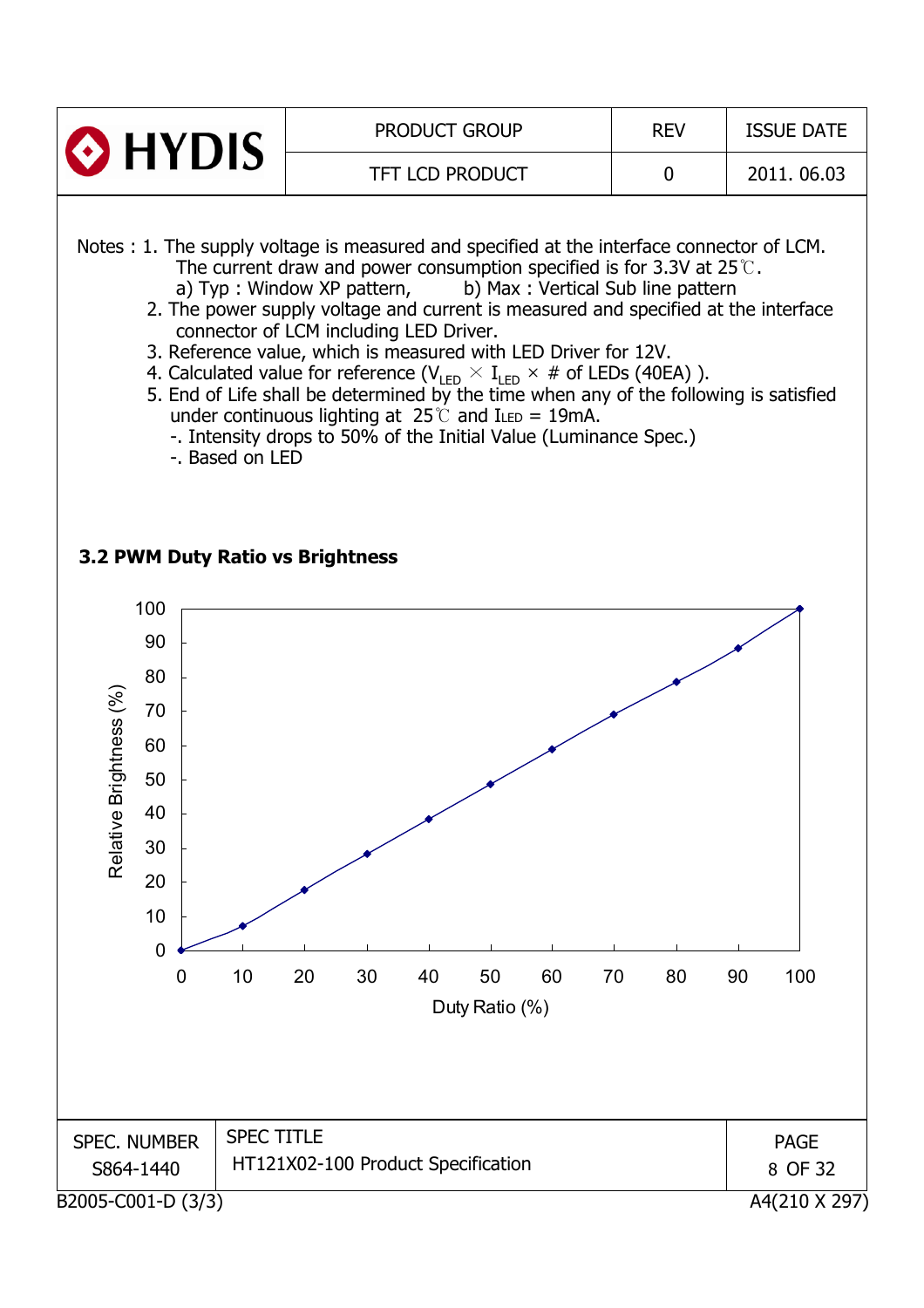

PRODUCT GROUP REV ISSUE DATE

## **4.0 OPTICAL SPECIFICATIONS**

## **4.1 Overview**

The test of optical specifications shall be measured in a dark room (ambient luminance  $\leq 1$ lux and temperature =  $25\pm2$ °C) with the equipment of Luminance meter system (Goniometer system and TOPCON BM-5A) and test unit shall be located at an approximate distance 50cm from the LCD surface at a viewing angle of  $\Theta$  and  $\Phi$  equal to 0°. We refer to  $\Theta_{\emptyset=0}$  (=  $\Theta$ 3) as the 3 o'clock direction (the "right"),  $\Theta_{\emptyset=90}$  (=  $\Theta$ 12) as the 12 o'clock direction ("upward"),  $\Theta_{\emptyset=180}$  (=  $\Theta$ 9) as the 9 o'clock direction ("left") and  $\Theta_{\emptyset=270}$ (=  $\Theta$ 6) as the 6 o'clock direction ("bottom"). While scanning  $\Theta$  and/or Ø, the center of the measuring spot on the Display surface shall stay fixed. The backlight should be operating for 30 minutes prior to measurement.  $V_{DD}$  shall be 3.3+/- 0.3V at 25<sup>o</sup>C. Optimum viewing angle direction is 6 o'clock.

## **4.2 Optical Specifications**

| <b>Parameter</b>                 |                                                         | <b>Symbol</b>         | <b>Condition</b>                         | Min.                     | <u>Тур.</u>              | Max.                     | <b>Unit</b>       | <b>Remarks</b>         |
|----------------------------------|---------------------------------------------------------|-----------------------|------------------------------------------|--------------------------|--------------------------|--------------------------|-------------------|------------------------|
|                                  | Horizontal                                              | $\Theta$ <sub>3</sub> |                                          |                          | 40                       |                          | Deg.              |                        |
| <b>Viewing Angle</b>             |                                                         | $\Theta_{\mathsf{q}}$ | CR > 10                                  | $\overline{a}$           | 40                       | ÷.                       | Deg.              |                        |
| Range                            | Vertical                                                | $\Theta_{12}$         |                                          | $\overline{\phantom{a}}$ | 10                       | $\overline{\phantom{0}}$ | Deg.              | Note 1                 |
|                                  |                                                         | $\Theta_{6}$          |                                          |                          | 30                       |                          | Deg.              |                        |
| Luminance Contrast Ratio         |                                                         | CR                    |                                          | 220                      | 250                      | $\overline{\phantom{a}}$ |                   | Note 2                 |
| Luminance of<br>White            | 5 Points                                                | $Y_{w}$               |                                          | 220                      | 250                      | -                        | cd/m <sup>2</sup> |                        |
| White                            | 5 Points                                                | $\Delta$ Y5           |                                          | 80                       | $\overline{\phantom{0}}$ | $\overline{\phantom{0}}$ |                   |                        |
| Luminance<br><b>Uniformity</b>   | 13 Points                                               | $\triangle$ Y13       |                                          | 60                       |                          |                          | $\frac{0}{0}$     | Note 3                 |
|                                  | White                                                   | $W_{x}$               |                                          | 0.284                    | 0.314                    | 0.344                    |                   |                        |
|                                  |                                                         | $W_{v}$               | $\Theta = 0^{\circ}$                     | 0.305                    | 0.335                    | 0.365                    |                   |                        |
|                                  | Red                                                     | $R_{\rm v}$           |                                          | 0.555                    | 0.585                    | 0.615                    |                   |                        |
| Color                            |                                                         | R                     |                                          | 0.327                    | 0.357                    | 0.387                    |                   |                        |
| Chromaticity                     | Green                                                   | $G_{\mathsf{x}}$      |                                          | 0.315                    | 0.345                    | 0.375                    |                   | Note 4                 |
|                                  |                                                         | $G_{v}$               |                                          | 0.538                    | 0.568                    | 0.598                    |                   |                        |
|                                  |                                                         | $B_{x}$               |                                          | 0.115                    | 0.145                    | 0.175                    |                   |                        |
|                                  | <b>Blue</b>                                             | $B_{v}$               |                                          | 0.076                    | 0.106                    | 0.136                    |                   |                        |
| <b>Color Reproduction</b>        |                                                         |                       |                                          |                          | 45                       |                          | $\frac{0}{0}$     |                        |
|                                  | Response<br>Time                                        |                       | Ta= $25^\circ$ C<br>$\Theta = 0^{\circ}$ |                          | 35                       |                          | ms                | Note 5                 |
|                                  | <b>Cross Talk</b>                                       |                       | $\Theta = 0^{\circ}$                     | $\overline{a}$           | $\bar{\phantom{a}}$      | 2.0                      | $\%$              | Note 6                 |
| <b>SPEC. NUMBER</b><br>S864-1440 | <b>SPEC TITLE</b><br>HT121X02-100 Product Specification |                       |                                          |                          |                          |                          |                   | <b>PAGE</b><br>9 OF 32 |
| B2005-C001-D (3/3)               |                                                         |                       |                                          |                          |                          |                          |                   | A4(210 X 297)          |

<Table 4. Optical Specifications>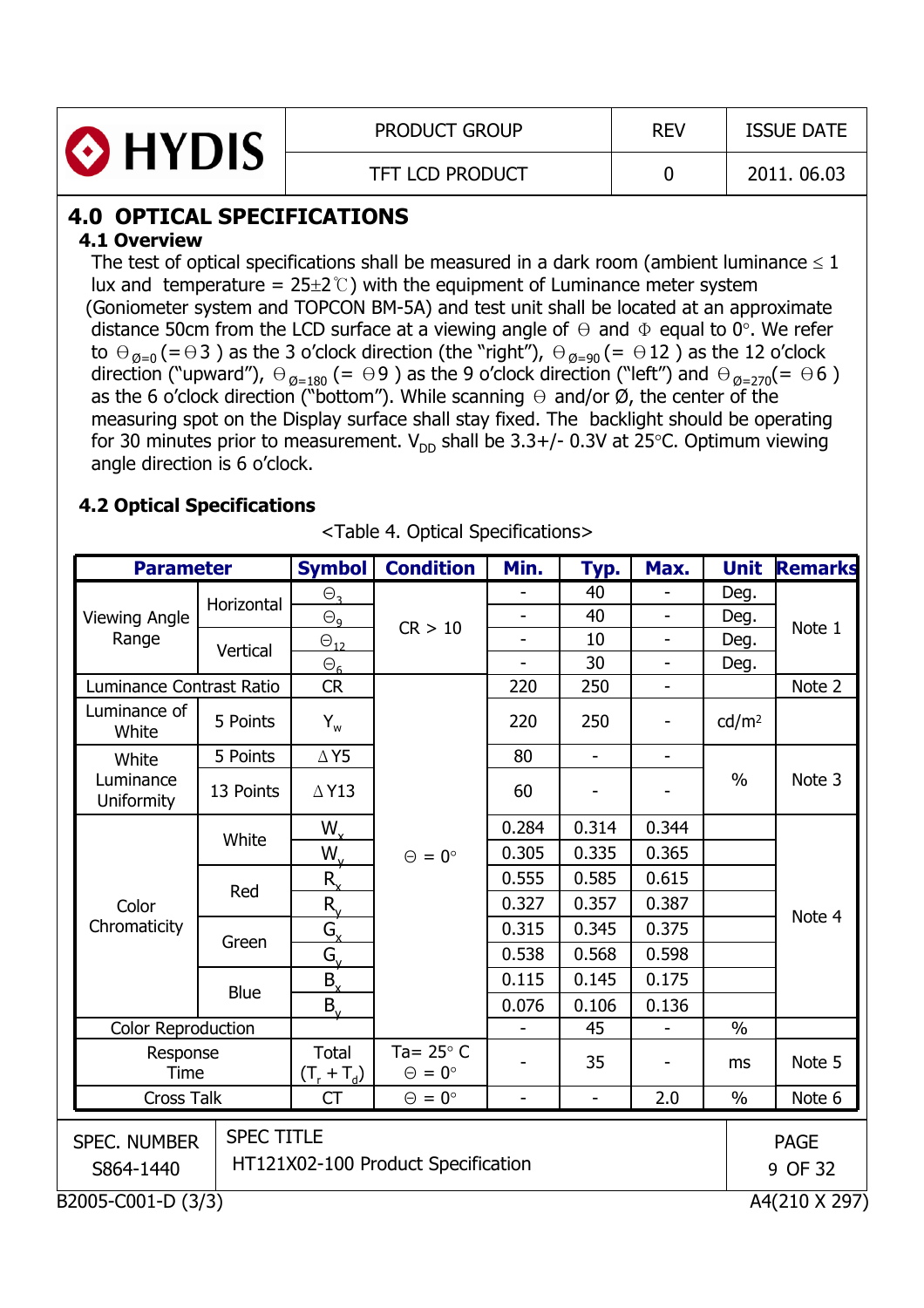|                     |                                                                                | <b>PRODUCT GROUP</b>                                                                                                                                                                                                                                                                                                                                                                                                                                                                                                                                                                                                                                                                                                                                                                                                                                                                                                                                                                                                                                                                                                                                                                                                                                                                                                                                                                                                                                                                                                                                                                                                                                                                                                                                     | <b>REV</b>  | <b>ISSUE DATE</b> |
|---------------------|--------------------------------------------------------------------------------|----------------------------------------------------------------------------------------------------------------------------------------------------------------------------------------------------------------------------------------------------------------------------------------------------------------------------------------------------------------------------------------------------------------------------------------------------------------------------------------------------------------------------------------------------------------------------------------------------------------------------------------------------------------------------------------------------------------------------------------------------------------------------------------------------------------------------------------------------------------------------------------------------------------------------------------------------------------------------------------------------------------------------------------------------------------------------------------------------------------------------------------------------------------------------------------------------------------------------------------------------------------------------------------------------------------------------------------------------------------------------------------------------------------------------------------------------------------------------------------------------------------------------------------------------------------------------------------------------------------------------------------------------------------------------------------------------------------------------------------------------------|-------------|-------------------|
| $\odot$ HYDIS       |                                                                                | <b>TFT LCD PRODUCT</b>                                                                                                                                                                                                                                                                                                                                                                                                                                                                                                                                                                                                                                                                                                                                                                                                                                                                                                                                                                                                                                                                                                                                                                                                                                                                                                                                                                                                                                                                                                                                                                                                                                                                                                                                   | $\mathbf 0$ | 2011, 06.03       |
| <b>SPEC. NUMBER</b> | $CR =$<br>Uniformity $\Delta Y =$<br>center of the panel.<br><b>SPEC TITLE</b> | Note: 1. Viewing angle is the angle at which the contrast ratio is greater than 10. The viewing are determined<br>for the horizontal or 3, 9 o'clock direction and the vertical or 6, 12 o'clock direction with respect to<br>the optical axis which is normal to the LCD surface (see FIGURE 1 shown in page 11).<br>2. Contrast measurements shall be made at viewing angle of $\Theta = 0^{\circ}$ and at the center of the LCD<br>surface. Luminance shall be measured with all pixels in the view field set first to white, then to the<br>dark (black) state. (See FIGURE 1 shown in page 11)<br>Luminance Contrast Ratio (CR) is defined mathematically.<br>Luminance when displaying a white raster<br>Luminance when displaying a black raster<br>3. The White luminance uniformity on LCD surface is then expressed.<br>(See FIGURE 2~3 shown in page 12)<br>Minimum Luminance of 5(or 13) points<br>Maximum Luminance of 5(or 13) points<br>4. The color chromaticity coordinates specified in Table 4 shall be calculated from the spectral data<br>measured with all pixels first in red, green, blue and white. Measurements shall be made at the<br>5. The electro-optical response time measurements shall be made as FIGURE 4 shown in page 13 by<br>switching the "data" input signal OFF and ON. The times needed for the luminance to change from<br>10% to 90% is Tr, and 90% to 10% is Td. (See FIGURE 4 shown in page 13)<br>6. Cross-Talk of one area of the LCD surface by another shall be measured by comparing the luminance<br>(YA) of a 25mm diameter area, with all display pixels set to a gray level, to the luminance (YB) of<br>that same area when any adjacent area is driven dark. (See FIGURE 5 shown in page 13) | $X$ 100 (%) | <b>PAGE</b>       |
| S864-1440           |                                                                                | HT121X02-100 Product Specification                                                                                                                                                                                                                                                                                                                                                                                                                                                                                                                                                                                                                                                                                                                                                                                                                                                                                                                                                                                                                                                                                                                                                                                                                                                                                                                                                                                                                                                                                                                                                                                                                                                                                                                       |             | 10 OF 32          |
| B2005-C001-D (3/3)  |                                                                                |                                                                                                                                                                                                                                                                                                                                                                                                                                                                                                                                                                                                                                                                                                                                                                                                                                                                                                                                                                                                                                                                                                                                                                                                                                                                                                                                                                                                                                                                                                                                                                                                                                                                                                                                                          |             | A4(210 X 297)     |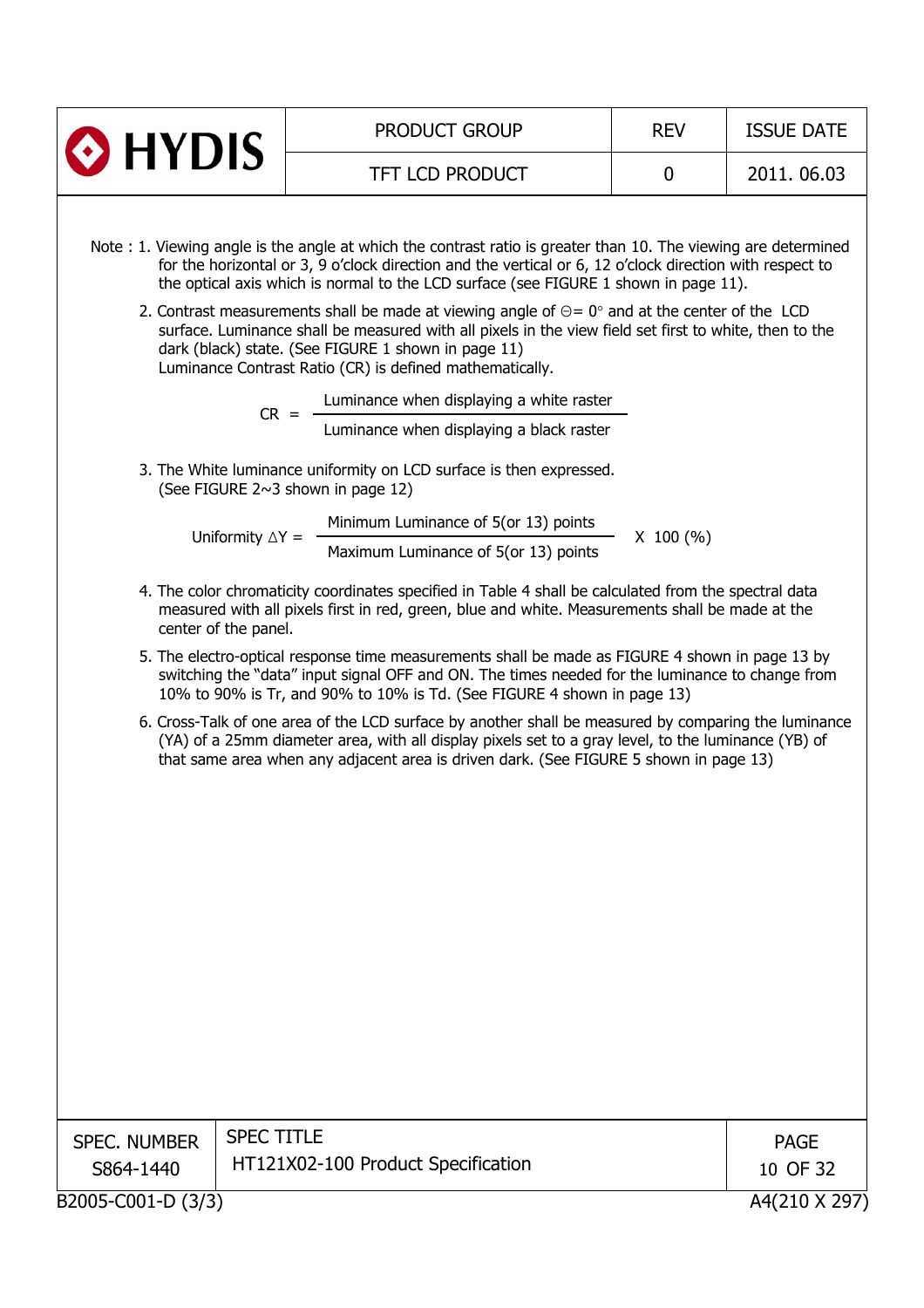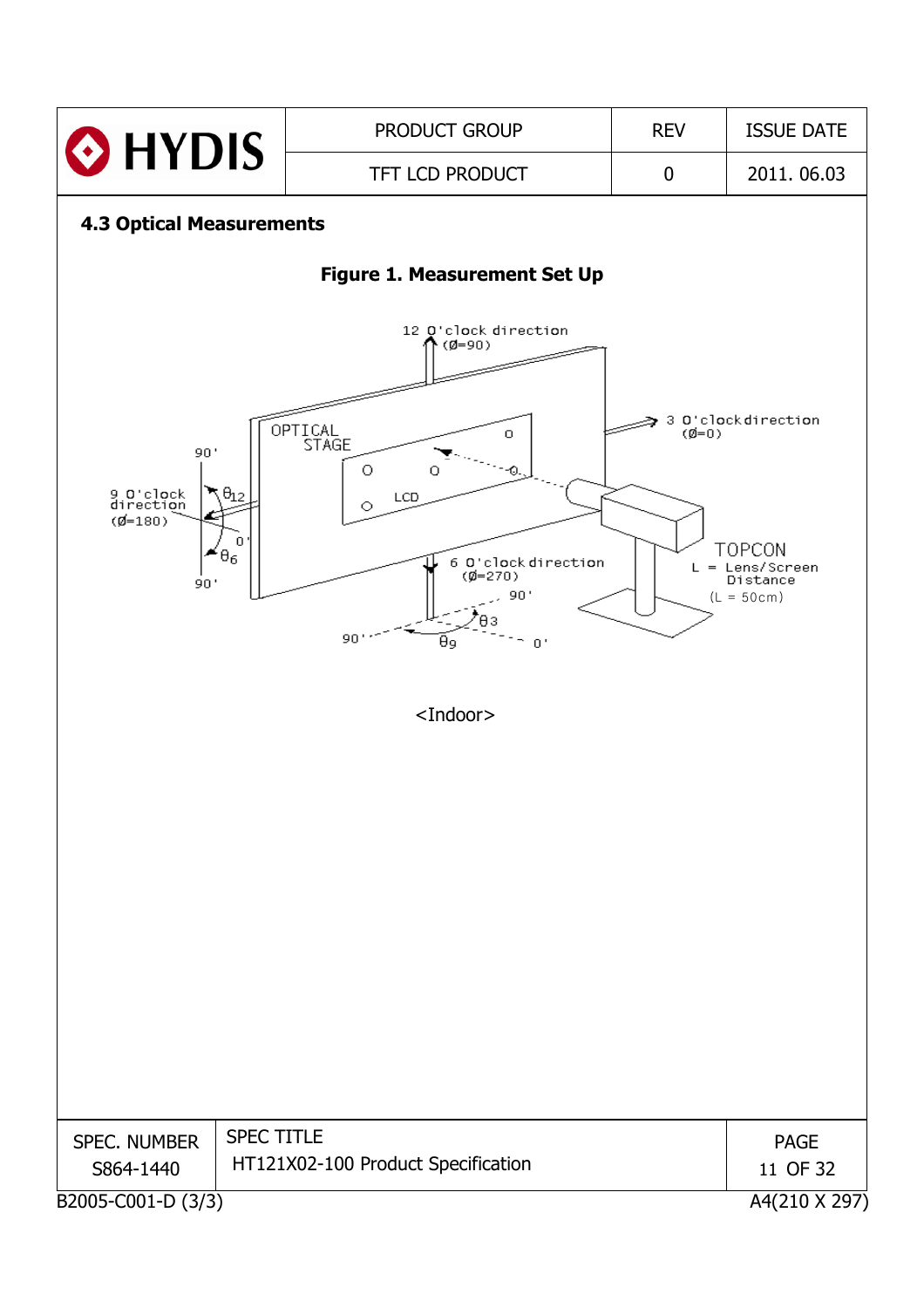| <b>O</b> HYDIS | <b>PRODUCT GROUP</b>   | <b>REV</b> | <b>ISSUE DATE</b> |
|----------------|------------------------|------------|-------------------|
|                | <b>TFT LCD PRODUCT</b> |            | 2011.06.03        |

## **Figure 2. White Luminance and Uniformity Measurement Locations (5 points)**



Note.

Luminance of white is defined as luminance values of 5 points across the LCD surface. Luminance shall be measured with all pixels in the view field set first to white. This measurement shall be taken at the locations shown in Figure 2 for a total of the measurements per display.

 $*$  Yw = (Sum of 5 Points Luminance / 5)

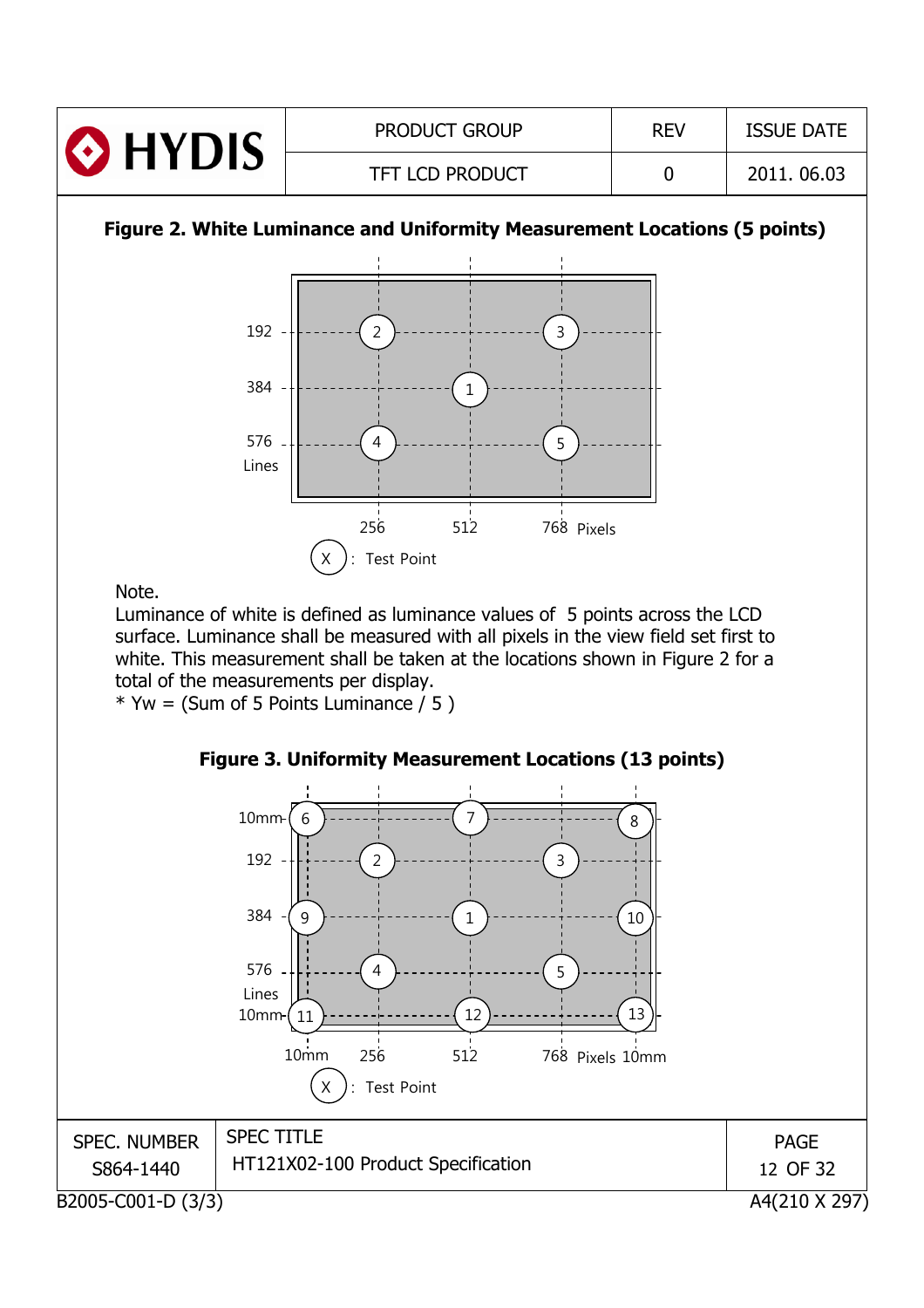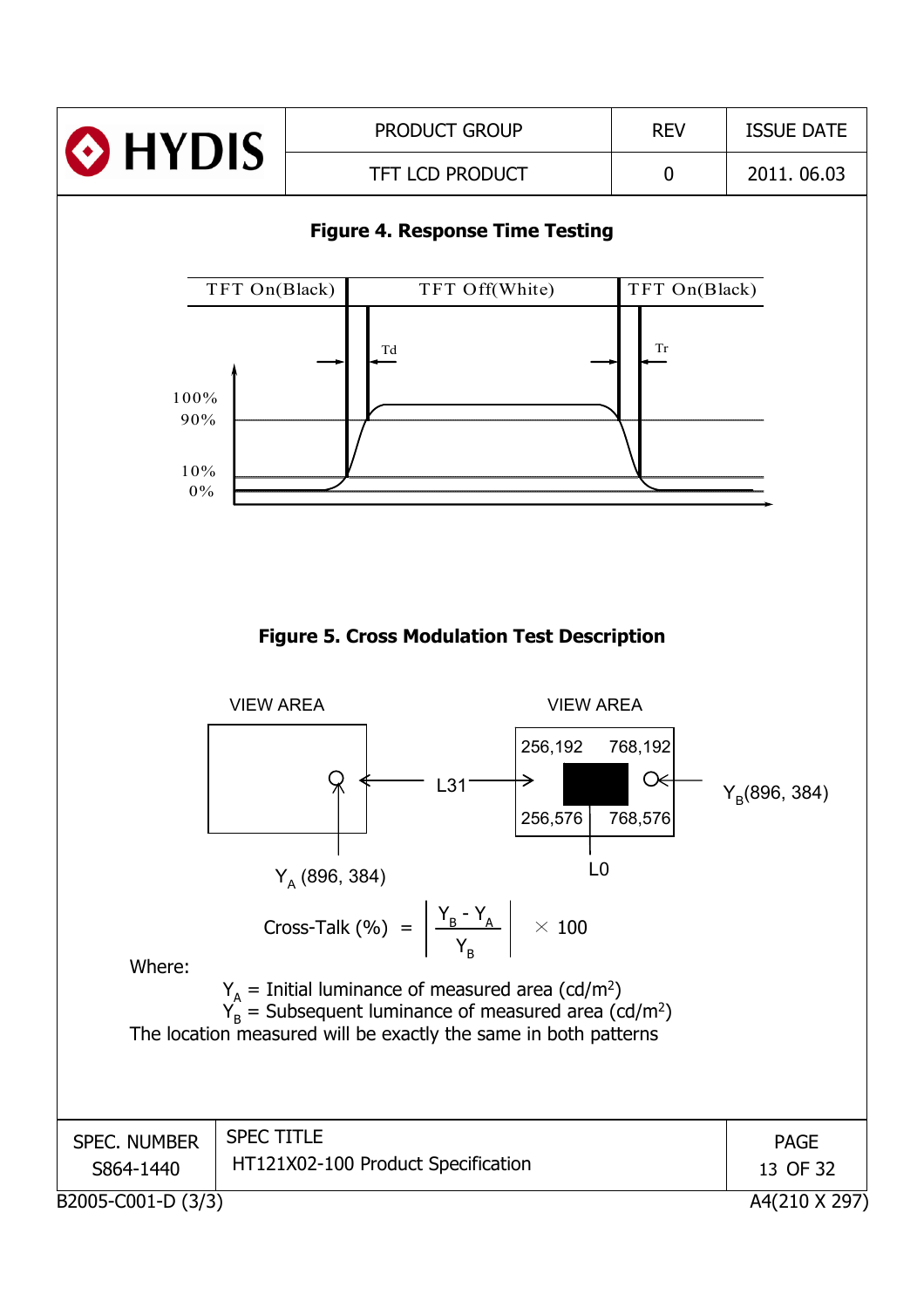

# **5.0 INTERFACE CONNECTION.**

## **5.1 Electrical Interface Connection**

| CN1 | Interface connector | IPEX/ 20455-040E_40pin or equivalent |
|-----|---------------------|--------------------------------------|
|     | User side connector | IPEX/ 20453-040T_40pin or equivalent |

| Pin No.                                         | <b>Symbol</b>                       | <b>Function</b>                 | Pin No. | <b>Symbol</b> |                               | <b>Function</b> |  |
|-------------------------------------------------|-------------------------------------|---------------------------------|---------|---------------|-------------------------------|-----------------|--|
| $\mathbf{1}$                                    | <b>NC</b>                           | No Connection                   | 21      | <b>NC</b>     | No Connection                 |                 |  |
| $\overline{2}$                                  | <b>VCC</b>                          | Logic & driver power: +3.3V     | 22      | <b>GND</b>    | <b>LCM Ground</b>             |                 |  |
| 3                                               | <b>VCC</b>                          | Logic & driver power : +3.3V    | 23      | <b>NC</b>     | No Connection                 |                 |  |
| $\overline{4}$                                  | V EEDID                             | DDC Power (3.3V)                | 24      | <b>NC</b>     | No Connection                 |                 |  |
| 5                                               | <b>NC</b>                           | No Connection                   | 25      | <b>GND</b>    | <b>LCM Ground</b>             |                 |  |
| $\boldsymbol{6}$                                | Clk EEDID                           | <b>DDC Clock</b>                | 26      | <b>NC</b>     | No Connection                 |                 |  |
| $\overline{7}$                                  | <b>DATA EEDID</b>                   | <b>DDC</b> Data                 | 27      | <b>NC</b>     | No Connection                 |                 |  |
| 8                                               | ORX0-                               | LVDS Negative data signal (-)   | 28      | <b>GND</b>    | <b>LCM Ground</b>             |                 |  |
| 9                                               | ORX0+                               | LVDS Positive data signal (+)   | 29      | <b>NC</b>     | No Connection                 |                 |  |
| 10                                              | <b>GND</b>                          | <b>LCM Ground</b>               | 30      | <b>NC</b>     | No Connection                 |                 |  |
| 11                                              | ORX1-                               | LVDS Negative data signal (-)   | 31      | <b>GND</b>    | Ground (LED Backlight Ground) |                 |  |
| 12                                              | ORX1+                               | LVDS Positive data signal $(+)$ | 32      | <b>GND</b>    | Ground (LED Backlight Ground) |                 |  |
| 13                                              | <b>GND</b>                          | <b>LCM Ground</b>               | 33      | <b>GND</b>    | Ground (LED Backlight Ground) |                 |  |
| 14                                              | ORX2-                               | LVDS Negative data signal (-)   | 34      | <b>NC</b>     | No Connection                 |                 |  |
| 15                                              | ORX2+                               | LVDS Positive data signal $(+)$ | 35      | <b>PWM</b>    | PWM Brightness Control        |                 |  |
| 16                                              | <b>GND</b>                          | <b>LCM Ground</b>               | 36      | LED_EN        | LED Backlight On/Off          |                 |  |
| 17                                              | ORXC-                               | LVDS Negative clock signal (-)  | 37      | <b>NC</b>     | No Connection                 |                 |  |
| 18                                              | ORXC+                               | LVDS Positive clock signal (+)  | 38      | <b>VLED</b>   | <b>LED Backlight Power</b>    |                 |  |
| 19                                              | <b>GND</b>                          | <b>LCM Ground</b>               | 39      | <b>VLED</b>   | <b>LED Backlight Power</b>    |                 |  |
| 20                                              | <b>NC</b>                           | No Connection                   | 40      | <b>VLED</b>   | LED Backlight Power           |                 |  |
|                                                 |                                     |                                 |         |               |                               |                 |  |
|                                                 | <b>SPEC. NUMBER</b>                 | <b>SPEC TITLE</b>               |         |               |                               | <b>PAGE</b>     |  |
| HT121X02-100 Product Specification<br>S864-1440 |                                     |                                 |         |               |                               | 14 OF 32        |  |
|                                                 | B2005-C001-D (3/3)<br>A4(210 X 297) |                                 |         |               |                               |                 |  |

#### <Table 5. Electrical Interface Connection>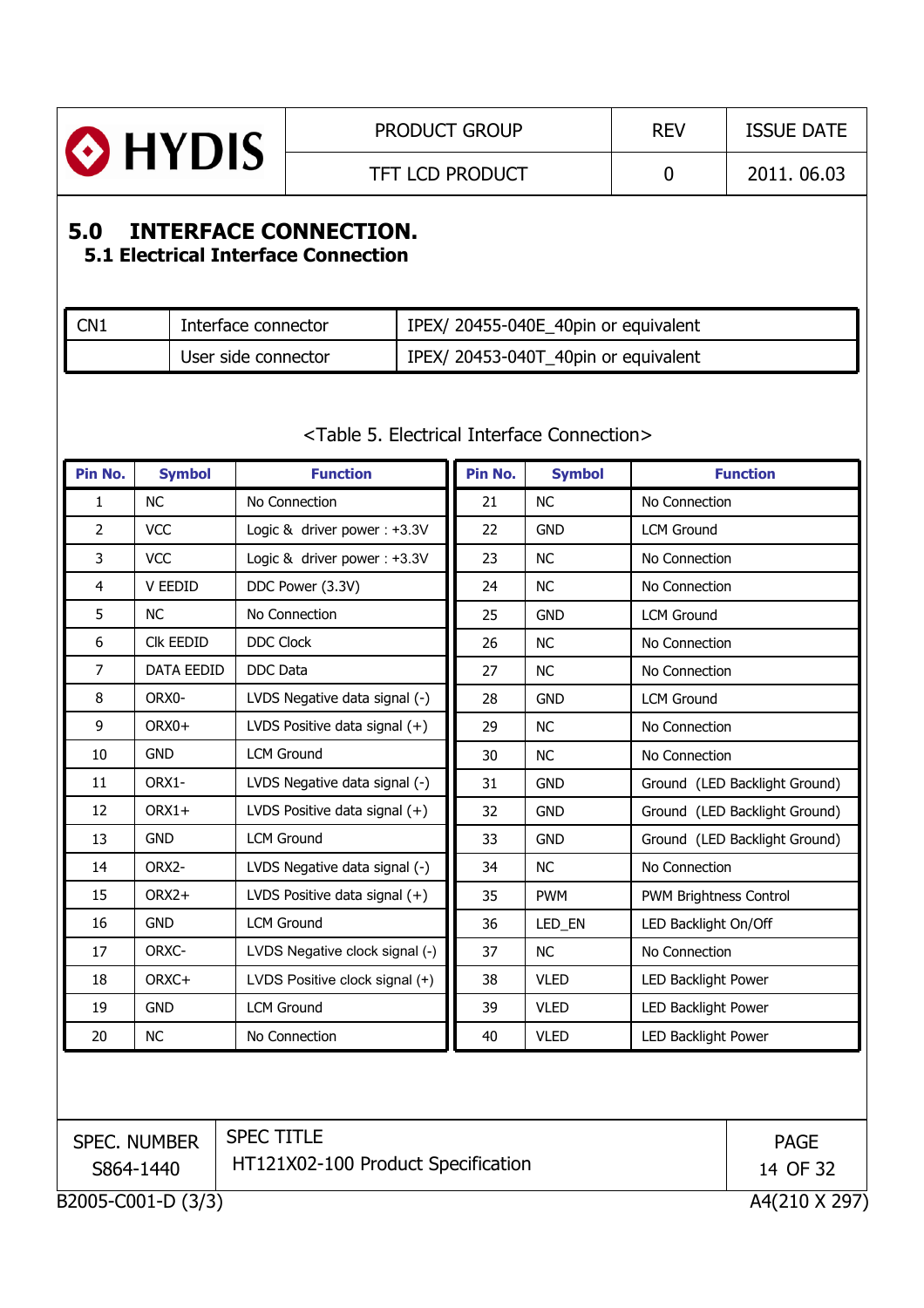

## **5.2 LVDS Interface**

### **LVDS Transmitter : THC63LVDM83A**

<Table 6. LVDS Interface>

| <b>Input</b>                                                                                |                | <b>Transmitter</b> |                               | <b>Interface</b>       |                                       | <b>IPEX 20455-</b>      |
|---------------------------------------------------------------------------------------------|----------------|--------------------|-------------------------------|------------------------|---------------------------------------|-------------------------|
| signal                                                                                      | <b>Pin No</b>  | <b>Pin No</b>      | <b>System</b><br>(Tx)         | <b>TFT-LCD</b><br>(Rx) | Pin No.                               | <b>Remark</b>           |
| R <sub>0</sub>                                                                              | 51             |                    |                               |                        |                                       |                         |
| R1                                                                                          | 52             |                    |                               |                        |                                       |                         |
| R <sub>2</sub>                                                                              | 54             | 48<br>47           |                               |                        |                                       |                         |
| R <sub>3</sub>                                                                              | 55             |                    | OUT0-<br>$OUT0+$              | INO-<br>$IN0+$         | $\begin{array}{c} 8 \\ 9 \end{array}$ |                         |
| R <sub>4</sub>                                                                              | 56             |                    |                               |                        |                                       |                         |
| R <sub>5</sub>                                                                              | 3              |                    |                               |                        |                                       |                         |
| G <sub>0</sub>                                                                              | $\overline{4}$ |                    |                               |                        |                                       |                         |
| G <sub>1</sub>                                                                              | 6              |                    |                               |                        |                                       |                         |
| G <sub>2</sub>                                                                              | $\overline{7}$ |                    |                               |                        |                                       |                         |
| G <sub>3</sub>                                                                              | 11             |                    | 46<br>OUT1-<br>45<br>$OUT1+$  |                        | 11<br>12                              |                         |
| G4                                                                                          | 12             |                    |                               | $IN1-$<br>$IN1+$       |                                       |                         |
| G <sub>5</sub>                                                                              | 14             |                    |                               |                        |                                       |                         |
| B <sub>0</sub>                                                                              | 15             |                    |                               |                        |                                       |                         |
| <b>B1</b>                                                                                   | 19             |                    |                               |                        |                                       |                         |
| <b>B2</b>                                                                                   | 20             |                    |                               |                        |                                       |                         |
| B <sub>3</sub>                                                                              | 22             |                    |                               |                        | 14<br>15                              |                         |
| B <sub>4</sub>                                                                              | 23             |                    |                               |                        |                                       |                         |
| <b>B5</b>                                                                                   | 24             | 42<br>41           | OUT <sub>2</sub> -<br>$OUT2+$ | $IN2-$<br>$IN2+$       |                                       |                         |
| <b>HSYNC</b>                                                                                | 27             |                    |                               |                        |                                       |                         |
| <b>VSYNC</b>                                                                                | 28             |                    |                               |                        |                                       |                         |
| DE                                                                                          | 30             |                    |                               |                        |                                       |                         |
| <b>MCLK</b>                                                                                 | 31             | 40                 | CLKOUT-                       | CLKIN-                 | 17                                    |                         |
|                                                                                             |                | 39                 | CLKOUT+                       | CLKIN+                 | 18                                    |                         |
| <b>SPEC TITLE</b><br><b>SPEC. NUMBER</b><br>HT121X02-100 Product Specification<br>S864-1440 |                |                    |                               |                        |                                       | <b>PAGE</b><br>15 OF 32 |
| B2005-C001-D (3/3)                                                                          |                |                    |                               |                        |                                       | A4(210 X 297)           |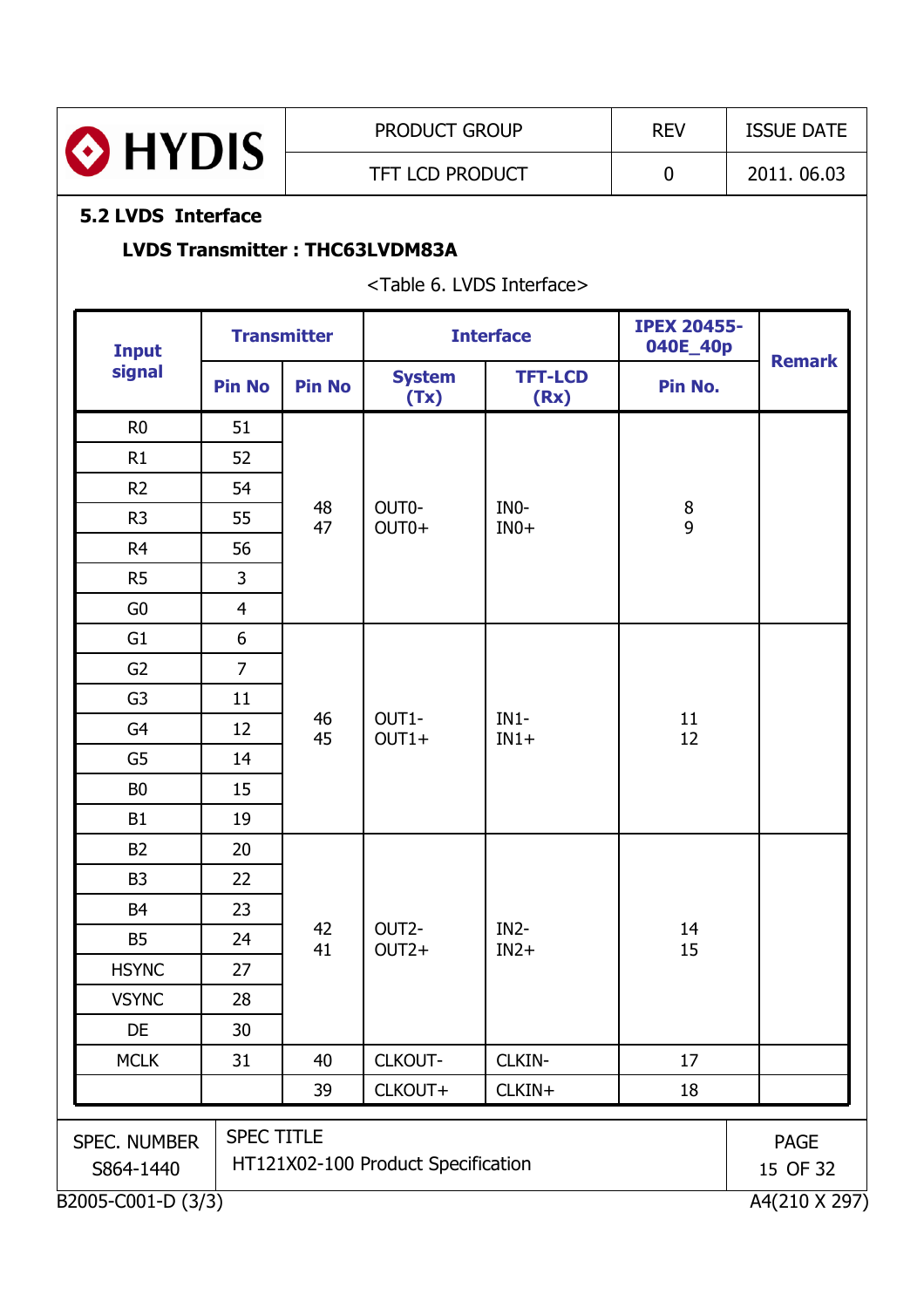

### **5.3 Back-light Interface**

## **CN2 LED FPC Connector (20397-008E(8pin), Manufactured by IPEX)**

<Table 7. Back-light Interface>

| Pin No. | <b>Symbol</b>        | <b>Function</b>                 | <b>Remark</b>                                          |
|---------|----------------------|---------------------------------|--------------------------------------------------------|
|         | Anode1               | <b>LED Anode Power Supply</b>   | <b>LED Anode Power Supply</b><br>$(3.2V X 10EA = 32V)$ |
| 2       | <b>NC</b>            | Non-Connection                  |                                                        |
| 3       | <b>NC</b>            | Non-Connection                  |                                                        |
| 4       | Cathode1             | <b>LED Cathode Power Supply</b> |                                                        |
| 5       | Cathode <sub>2</sub> | <b>LED Cathode Power Supply</b> |                                                        |
| 6       | Cathode3             | <b>LED Cathode Power Supply</b> | <b>LED Cathode Power Supply</b>                        |
| 7       | Cathode4             | <b>LED Cathode Power Supply</b> |                                                        |
| 8       | <b>NC</b>            | Non-Connection                  |                                                        |

## **5.4 Data Input Format**

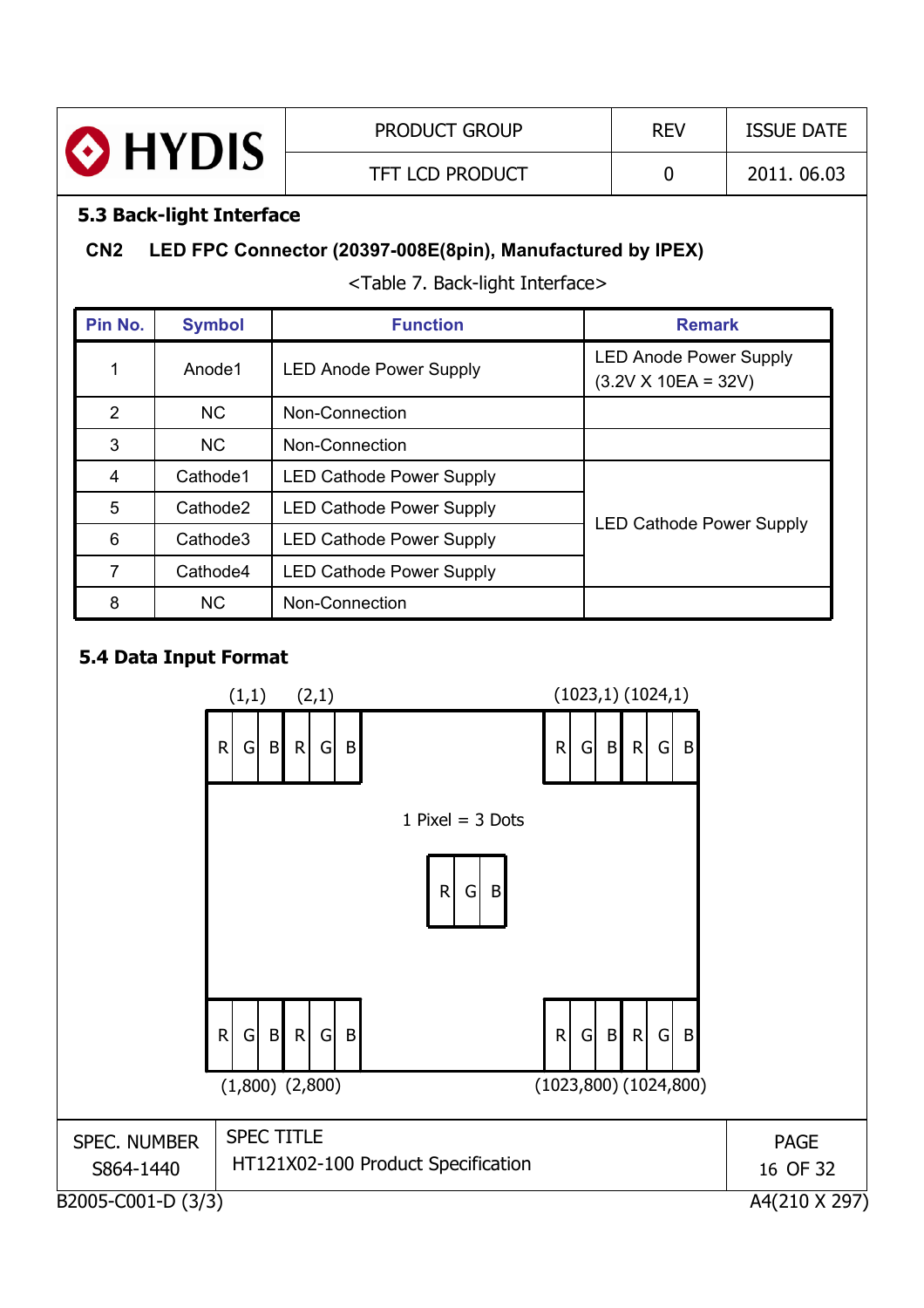

## **6.0. SIGNAL TIMING SPECIFICATIONS**

#### **6.1 The 12.1"WXGA LCM is operated by the only DE (Data enable) mode (LVDS Transmitter Input**)

| <b>Item</b>               | <b>Symbol</b> | Min. | Typ.  | Max. | <b>Unit</b>   |
|---------------------------|---------------|------|-------|------|---------------|
| Frame Period              | Τ1            | 778  | 790   |      | Lines         |
| Vertical Display Period   | Т2            |      | 768   |      | Lines         |
| One line Scanning Period  | T3            | 1124 | 1184  |      | <b>Clocks</b> |
| Horizontal Display Period | T4            |      | 1024  |      | <b>Clocks</b> |
| <b>Clock Frequency</b>    | 1/T5          |      | 56.12 |      | <b>MHz</b>    |

<Table 8. Signal Timing Specifications>

## **7.0 SIGNAL TIMING WAVEFORMS**

**7.1 Timing Waveforms of Interface Signal**

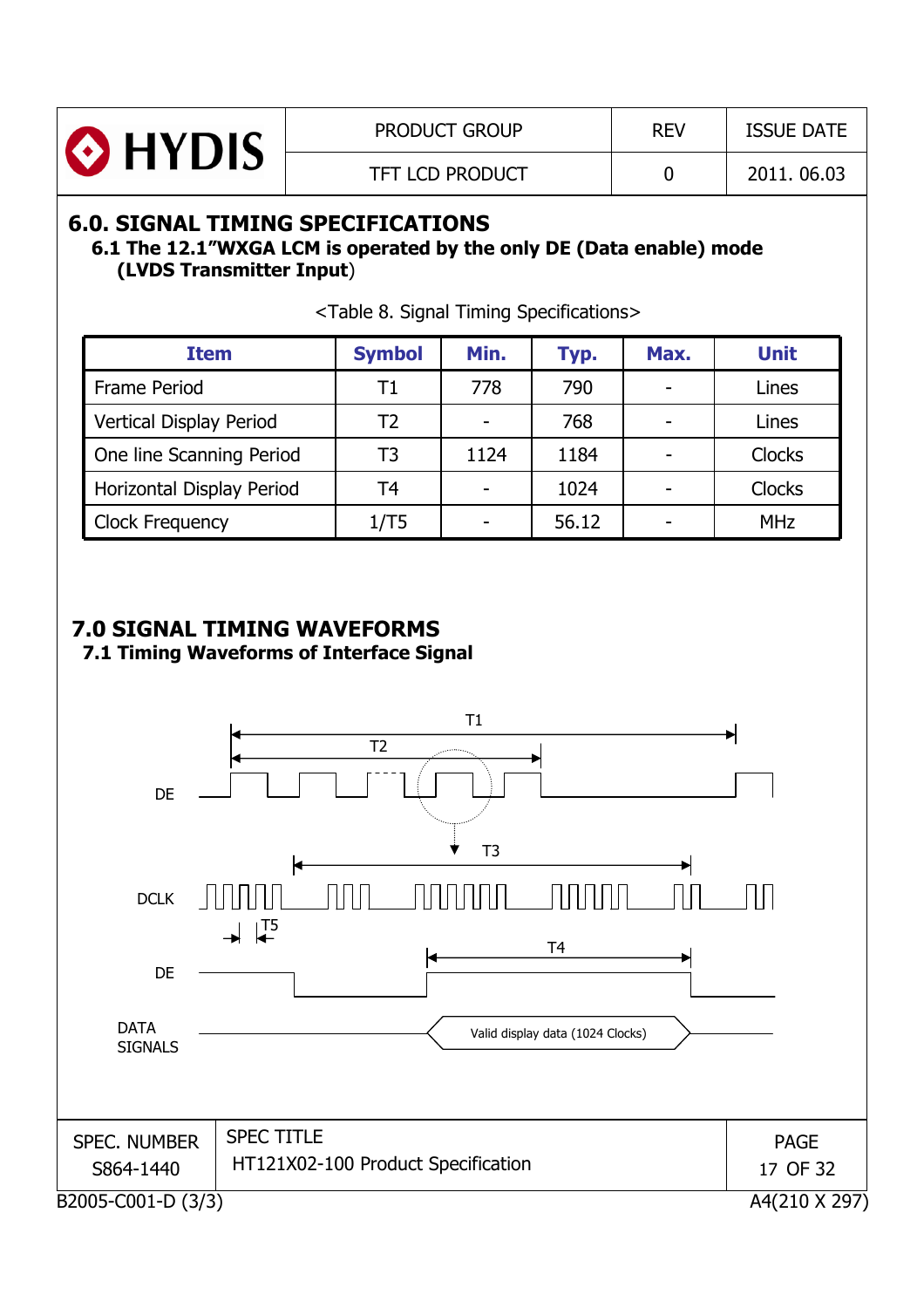|                                                                             |                   | <b>PRODUCT GROUP</b>                                        |                        |  | <b>REV</b>              |             | <b>ISSUE DATE</b> |  |
|-----------------------------------------------------------------------------|-------------------|-------------------------------------------------------------|------------------------|--|-------------------------|-------------|-------------------|--|
| HYDIS &                                                                     |                   |                                                             | <b>TFT LCD PRODUCT</b> |  | $\mathbf 0$             |             | 2011.06.03        |  |
| 7.2 LVDS Rx Interface Timing Parameter                                      |                   |                                                             |                        |  |                         |             |                   |  |
|                                                                             |                   | The specification of the LVDS Rx interface timing parameter |                        |  |                         |             |                   |  |
| <table 9.="" interface="" lvds="" rx="" specification="" timing=""></table> |                   |                                                             |                        |  |                         |             |                   |  |
| <b>Item</b>                                                                 | <b>Symbol</b>     | Min.                                                        | Typ.                   |  | Max.                    | <b>Unit</b> | <b>Remarks</b>    |  |
| <b>CLKIN Period</b>                                                         | tRCIP             | 12.50                                                       | 17.82                  |  | 25.00                   | nsec        |                   |  |
| Input Data 0                                                                | tRIP <sub>0</sub> | $-0.4$                                                      | 0.0                    |  | $+0.4$                  | nsec        |                   |  |
| Input Data 1                                                                | tRIP1             | tRICP/7-0.4                                                 | tRICP/7                |  | tRICP/7+0.4             | nsec        |                   |  |
| Input Data 2                                                                | tRIP2             | $2 \times$ tRICP/7-0.4                                      | $2 \times$ tRICP/7     |  | $2 \times$ tRICP/7+0.4  | nsec        |                   |  |
| Input Data 3                                                                | tRIP3             | $3 \times$ tRICP/7-0.4                                      | $3 \times$ tRICP/7     |  | $3 \times$ tRICP/7+0.4  | nsec        |                   |  |
| Input Data 4                                                                | tRIP4             | $\mathsf{4}\times\mathsf{tRICP}$ /7-0.4                     | $4 \times$ tRICP/7     |  | $4 \times$ tRICP/7+0.4  | nsec        |                   |  |
| Input Data 5                                                                | tRIP5             | $5 \times$ tricp/7-0.4  5 $\times$ tricp/7                  |                        |  | $ 5 \times$ tRICP/7+0.4 | nsec        |                   |  |

Input Data 6 | tRIP6  $\vert 6 \times tRICP/7-0.4 \vert 6 \times tRICP/7 \vert 6 \times tRICP/7+0.4 \vert nsec$ 

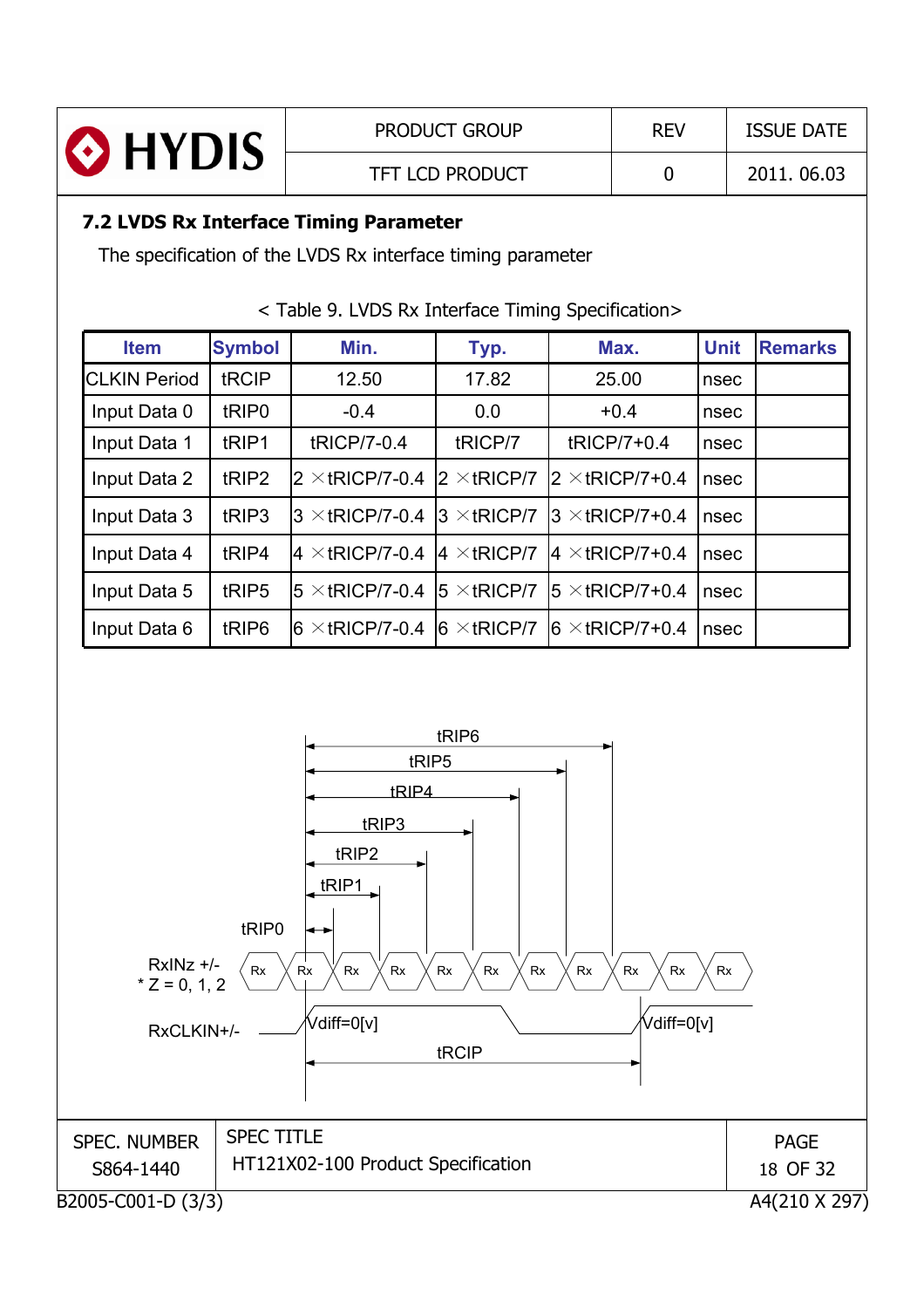

## **8.0 INPUT SIGNALS, BASIC DISPLAY COLORS & GRAY SCALE OF COLORS**

Each color is displayed in sixty-four gray scales from a 6 bit data signal input. A total of 262,144 colors are derived from the resultant 18 bit data.

B2005-C001-D (3/3) A4(210 X 297) SPEC. NUMBER S864-1440 SPEC TITLE HT121X02-100 Product Specification PAGE 19 OF 32 Colors & Gray Scale Red Data **Blue Data** Green Data **Blue Data** R5 | R4 | R3 | R2 | R1 | R0 | G5 | G4 | G3 | G2 | G1 | G0 | B5 | B4 | B3 | B2 | B1 | B0 Basic Colors Black 0 0 00000 00000000000 Blue 0 0 0 0 0 0 0 0 0 0 0 0 0 0 0 0 1 1 1 1 1 1 1 1 1 Green 0 0 00001 11111000000 Cyan 0 0 00001 11111111111 Red |1 |1 |1 |1 |1 |0 |0 |0 |0 |0 |0 |0 |0 |0 |0 |0 |0 Magenta 1 1 11110 00000111111 Yellow 1 1 11111 11111000000 White 1 1 11111 11111111111 Gray Scale Of Red Black 0 0 00000 00000000000 చ 0 0 00010 00000000000 Darker 0 0 00100 00000000000  $\overline{\phantom{a}}$  $\triangledown$  (  $\downarrow$  ) (  $\downarrow$  ) (  $\downarrow$  ) (  $\downarrow$  ) (  $\downarrow$  ) (  $\downarrow$ Brighter 1 1 11010 00000000000 జ 1 1 11100 00000000000 Red |1 |1 |1 |1 |1 |1 |0 |0 |0 |0 |0 |0 |0 |0 |0 |0 |0 |0 Gray Scale Of Green Black 0 0 00000 00000000000 చ 0 0 00000 00001000000 Darker 0 0 00000 00010000000  $\triangle$   $\downarrow$   $\downarrow$   $\downarrow$   $\downarrow$   $\downarrow$   $\downarrow$ ײײ ײ జ Brighter 0 0 00001 11101000000 జ 0 0 00001 11110000000 Green 0 0 00001 11111000000 Gray Scale Of Blue Black 0 0 00000 00000000000 చ 0 0 00000 00000000001 Darker 0 0 00000 00000000010 ײײ ײ చ ײײ ײ జ Brighter 0 0 00000 00000111101  $\triangledown$  0000000000000000111110 Blue 0 0 0 0 0 0 0 0 0 0 0 0 0 0 0 0 1 1 1 1 1 1 1 1 1 Gray Scale Of **White** & Black Black 0 0 00000 00000000000 చ 0 0 00010 00001000001 Darker 0 0 00100 00010000010  $\triangle$   $\downarrow$   $\downarrow$   $\downarrow$   $\downarrow$   $\downarrow$   $\downarrow$  $\forall$   $\downarrow$   $\downarrow$   $\downarrow$   $\downarrow$   $\downarrow$   $\downarrow$   $\downarrow$ Brighter 1 1 11011 11101111101 జ 1 1 11101 11110111110 White 1 1 11111 11111111111

#### < Table 10. Input signal, Basic display colors & Gray scale of colors>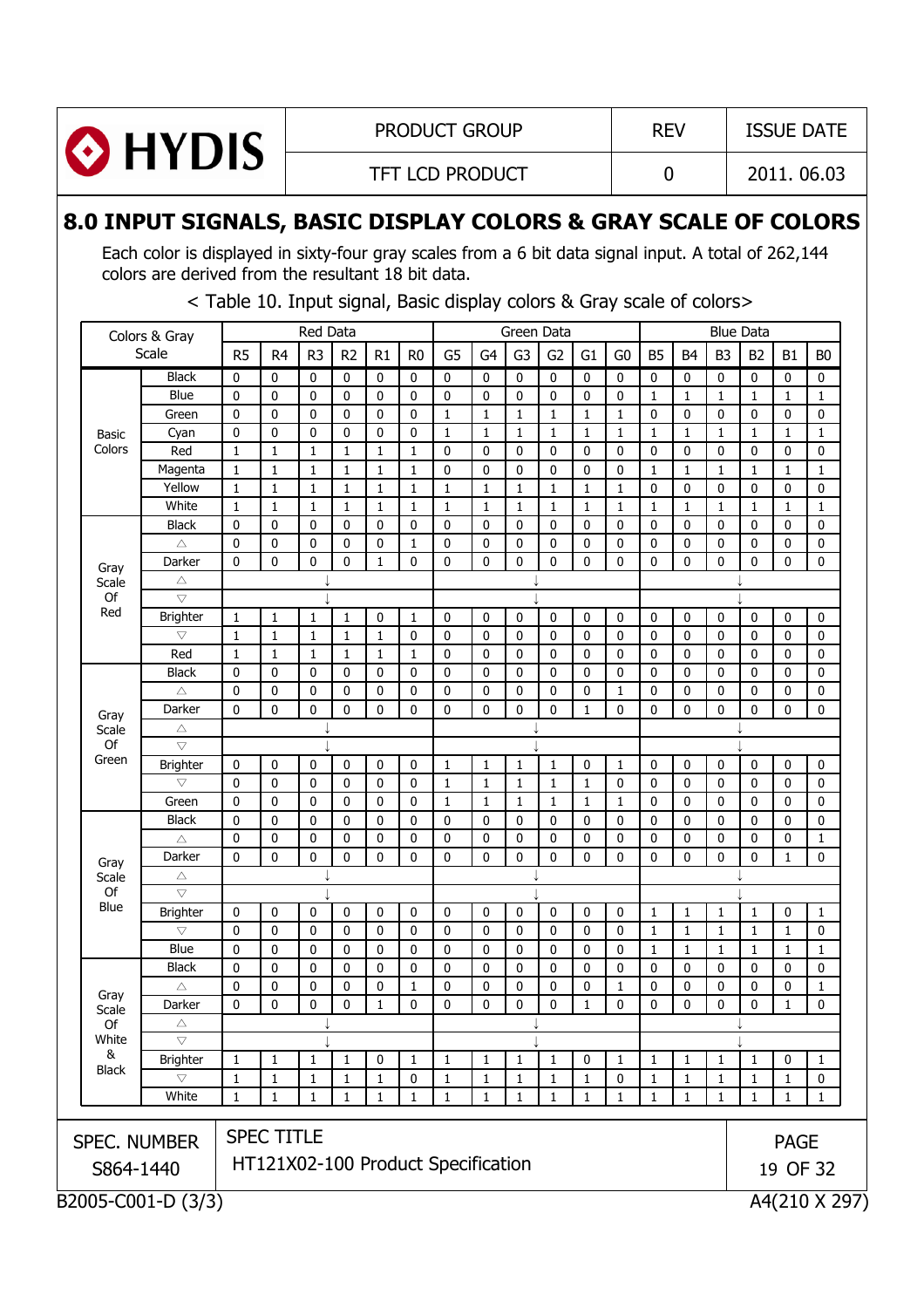|                                                                                                                                                                                                                                                                          |                   | <b>PRODUCT GROUP</b>                                                                                             | <b>REV</b>            | <b>ISSUE DATE</b>       |  |
|--------------------------------------------------------------------------------------------------------------------------------------------------------------------------------------------------------------------------------------------------------------------------|-------------------|------------------------------------------------------------------------------------------------------------------|-----------------------|-------------------------|--|
| <b>HYDIS</b>                                                                                                                                                                                                                                                             |                   | <b>TFT LCD PRODUCT</b>                                                                                           | 0                     | 2011.06.03              |  |
| <b>9.0 POWER SEQUENCE</b>                                                                                                                                                                                                                                                |                   | To prevent a latch-up or DC operation of the LCD module, the power on/off<br>sequence shall be as shown in below |                       |                         |  |
| Power Supply                                                                                                                                                                                                                                                             | 0V                | 0.9VDD<br>0.9VDD<br>0.1VDD<br>Τ1<br>T <sub>5</sub>                                                               | $0.1$ VDD<br>T7<br>T6 |                         |  |
| <b>Interface Signal</b>                                                                                                                                                                                                                                                  | 0V                | Valid<br>T4<br>T3                                                                                                |                       |                         |  |
| Back-light                                                                                                                                                                                                                                                               |                   | $0V$ .                                                                                                           |                       |                         |  |
| $0 < T2 \le 50$ ms<br>200 ms $\leq$ T3<br>200 ms $\leq$ T4<br>$0 \leq T5 \leq 50$ ms<br>$0 \leq T6 \leq 10$ ms<br>150ms $\leq$ T7                                                                                                                                        | $T1 \leq 10$ ms   |                                                                                                                  |                       |                         |  |
| Notes:                                                                                                                                                                                                                                                                   |                   |                                                                                                                  |                       |                         |  |
| 1. When the power supply VDD is 0V, Keep the level of input signals on the low or keep<br>high impedance.<br>2. Do not keep the interface signal high impedance when power is on.<br>3. Back Light must be turn on after power for logic and interface signal are valid. |                   |                                                                                                                  |                       |                         |  |
| <b>SPEC. NUMBER</b><br>S864-1440                                                                                                                                                                                                                                         | <b>SPEC TITLE</b> | HT121X02-100 Product Specification                                                                               |                       | <b>PAGE</b><br>20 OF 32 |  |
| B2005-C001-D (3/3)                                                                                                                                                                                                                                                       |                   |                                                                                                                  |                       | A4(210 X 297)           |  |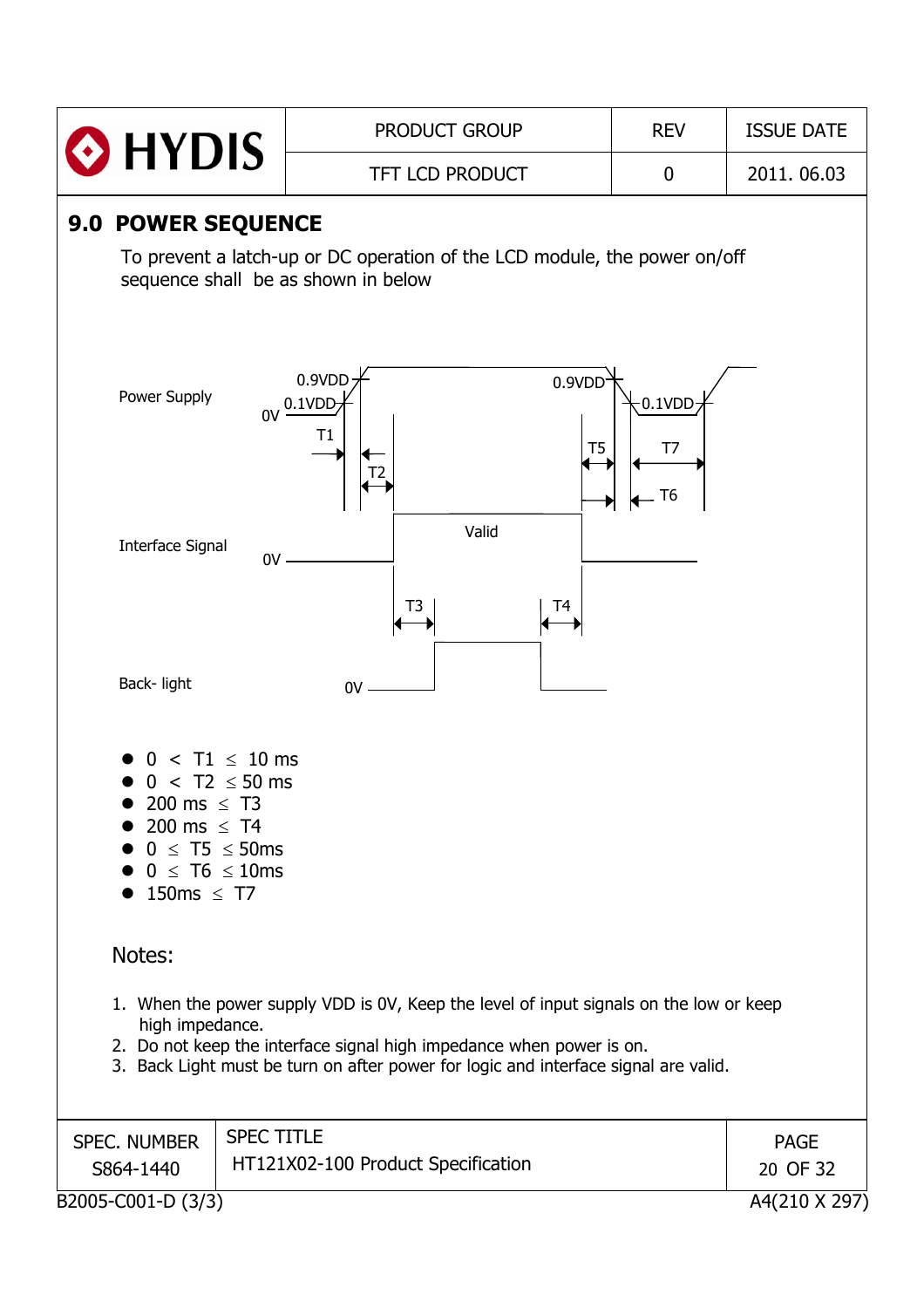| <b>O</b> HYDIS | <b>PRODUCT GROUP</b>   | <b>REV</b> | <b>ISSUE DATE</b> |
|----------------|------------------------|------------|-------------------|
|                | <b>TFT LCD PRODUCT</b> |            | 2011.06.03        |

## **10.0 MECHANICAL CHARACTERISTICS**

**10.1 Dimensional Requirements**

Figure 6 & 7 (located in 11.0) shows mechanical outlines for the model

| <b>Parameter</b>   | <b>Specification</b>                                                           | <b>Unit</b> |
|--------------------|--------------------------------------------------------------------------------|-------------|
| <b>Active Area</b> | 245.76(H) X 184.32(V)                                                          | mm          |
| Number of pixels   | $1024(H)$ X 768(V) (1 pixel = R + G + B dots)                                  |             |
| Pixel pitch        | $0.240(H)$ X 0.240(V)                                                          |             |
| Pixel arrangement  | <b>RGB Vertical stripe</b>                                                     |             |
| Display colors     | 262,144                                                                        |             |
| Display mode       | Normally White                                                                 |             |
| Outline dimension  | $256.8 \pm 0.3$ (H) $\times$ 198.2(V) $\pm$ 0.3 $\times$ 2.6(4.4)(D) $\pm$ 0.3 | mm          |
| Weight             | 179 Typ.                                                                       | g           |
| Back-light         | SMD LED (40EA) Array                                                           |             |

< Table 11. Dimensional Requirements>

## **10.2 Anti-Glare and Polarizer Hardness.**

The surface of the LCD has an anti-glare coating to minimize reflection and a coating to reduce scratching.

#### **10.3 Light Leakage**

There shall not be visible light from the back-lighting system around the edges of the screen as seen from a distance 50cm from the screen with an overhead light level of 150lux. The manufacture shall furnish limit samples of the panel showing the light leakage acceptable.

| <b>SPEC. NUMBER</b><br>S864-1440 | <b>SPEC TITLE</b><br>HT121X02-100 Product Specification | <b>PAGE</b><br>21 OF 32 |
|----------------------------------|---------------------------------------------------------|-------------------------|
| B2005-C001-D (3/3)               |                                                         | A4(210 X 297)           |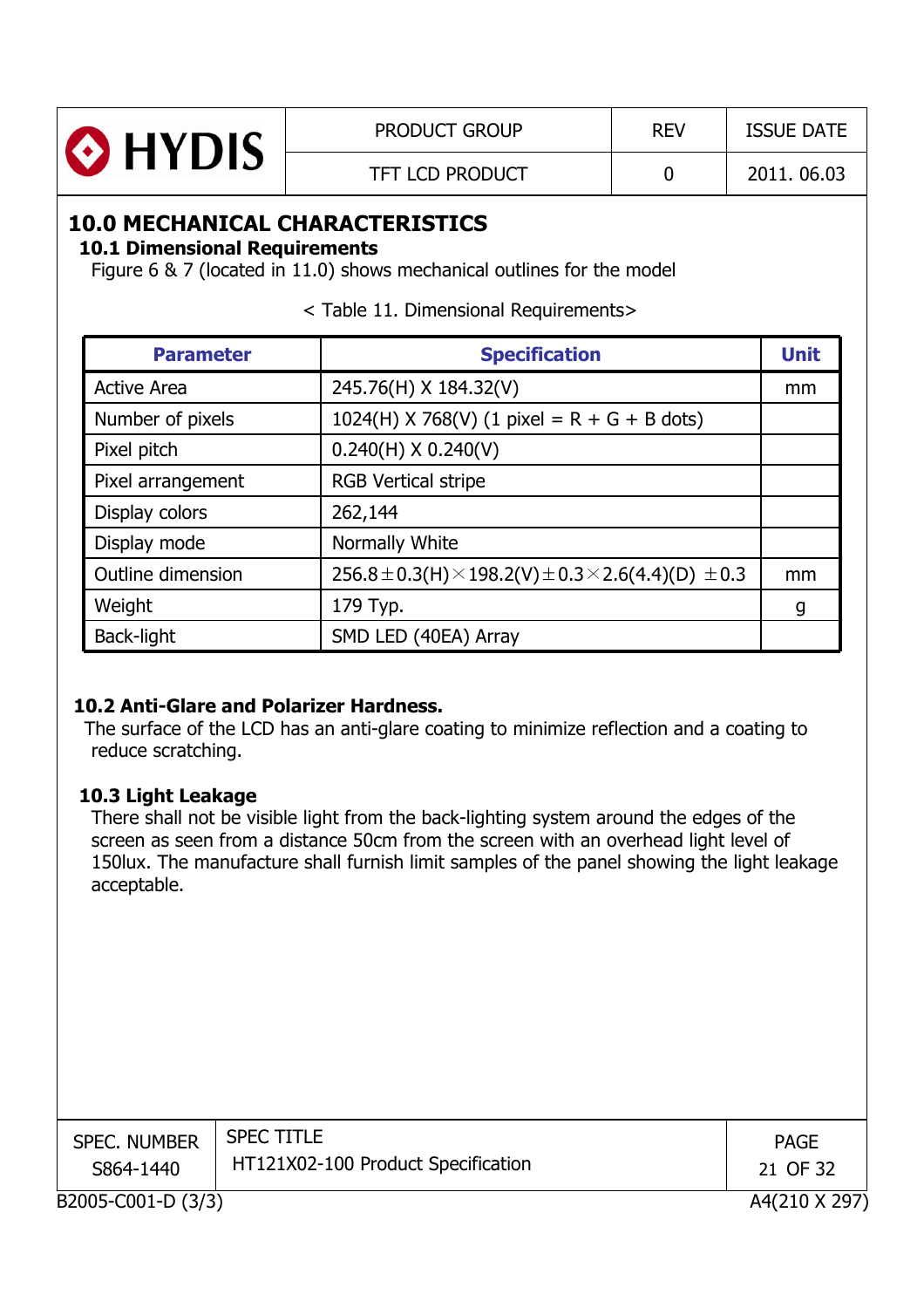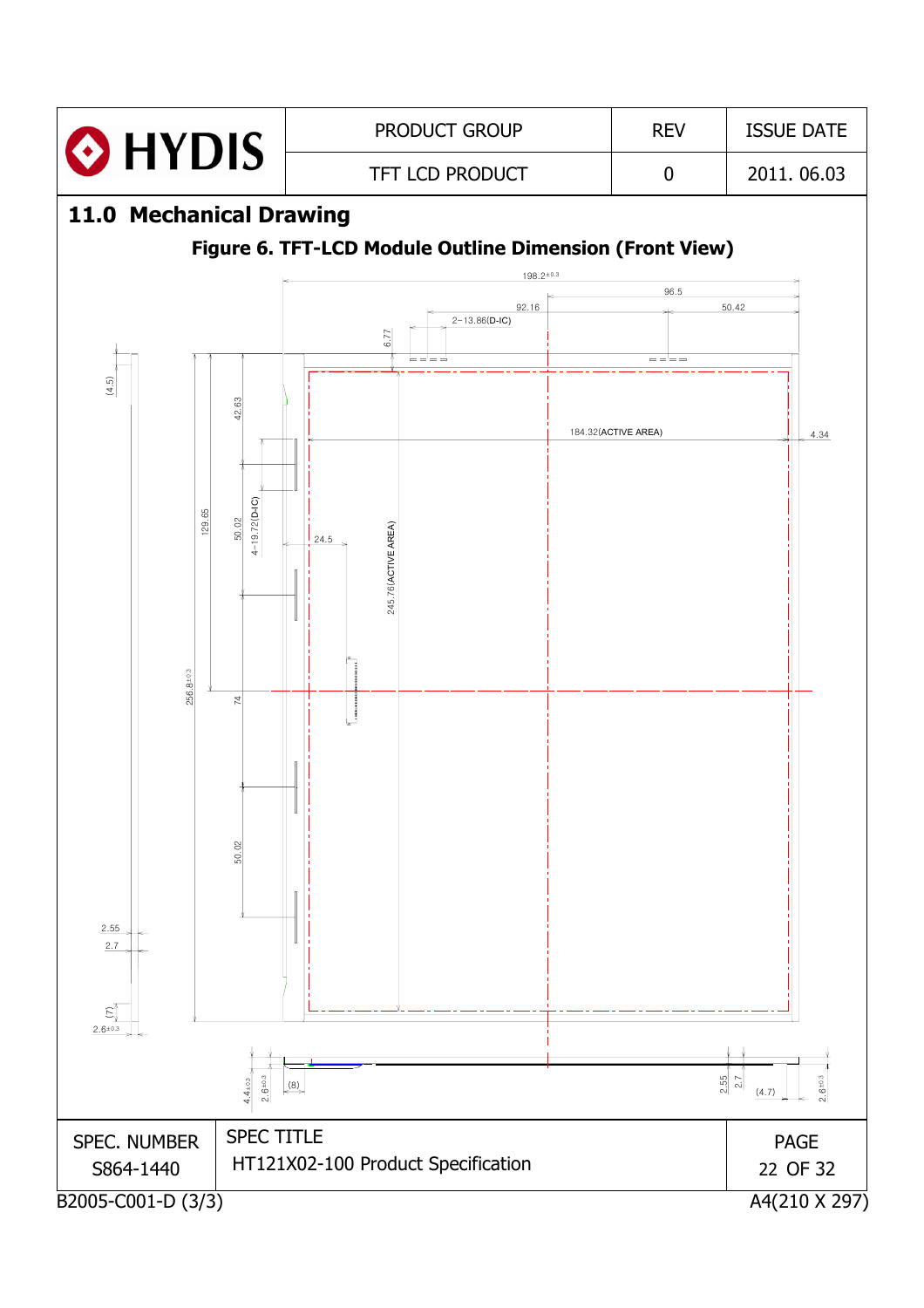![](_page_22_Figure_0.jpeg)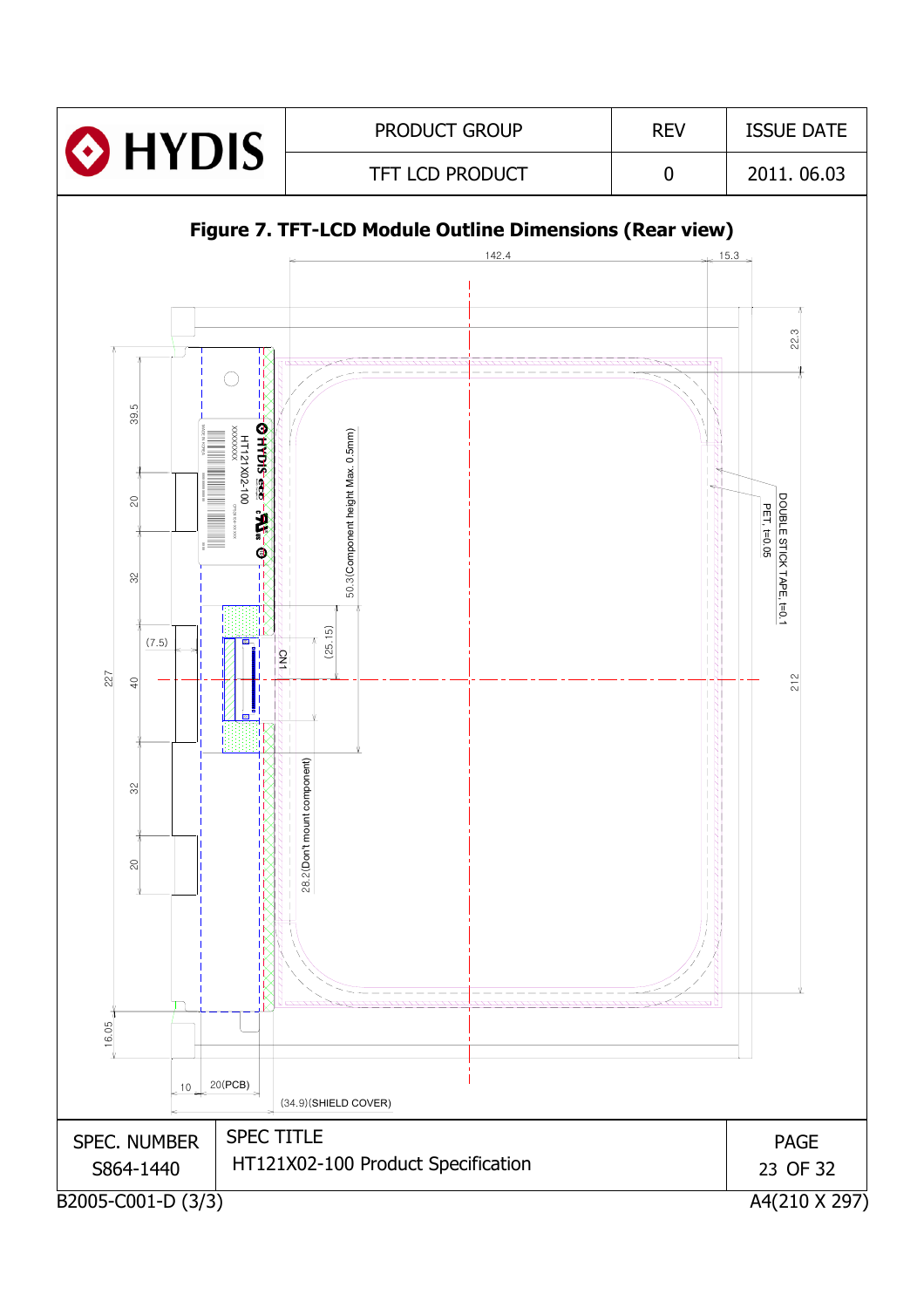![](_page_23_Picture_0.jpeg)

## **12.0 RELIABLITY TEST**

The Reliability test items and its conditions are shown in below.

<Table 12. Reliability Test>

| <b>No</b>      | <b>Test Item</b>                                   | <b>Conditions</b>                                                                                      |
|----------------|----------------------------------------------------|--------------------------------------------------------------------------------------------------------|
| 1              | High temperature storage test                      | Ta = $60$ °C, 240 hrs                                                                                  |
| $\overline{2}$ | Low temperature storage test                       | Ta = $-20$ °C, 240 hrs                                                                                 |
| 3              | High temperature & high humidity<br>operation test | Ta = 50 $\degree$ , 80%RH, 240hrs                                                                      |
| 4              | High temperature operation test                    | Ta = 50 $\degree$ C, 240 hrs                                                                           |
| 5              | Low temperature operation test                     | Ta = $0 °C$ , 240 hrs                                                                                  |
| 6              | Thermal shock                                      | Ta = -20 $\degree$ C $\leftrightarrow$ 60 $\degree$ C (30 min), 100 cycle                              |
| 7              | <b>Vibration test</b><br>(non-operating)           | Frequency: $10 \sim 500$ Hz<br>Gravity/AMP: 1.5G<br>Period: X, Y, Z 30min                              |
| 8              | Shock test<br>(non-operating)                      | Gravity: 220G<br>Pulse width: 2ms, half sine wave<br>$\pm$ X, $\pm$ Y, $\pm$ Z Once for each direction |
| 9              | Electro-static discharge test<br>(non-operating)   | Air: 150pF, 330ohm, 15KV<br>Contact: 150pF, 330ohm, 8KV                                                |

## **13.0 HANDLING & CAUTIONS**

## **13.1 Cautions when taking out the module**

• Pick the pouch only, when taking out module from a shipping package.

## **13.2 Cautions for handling the module**

- As the electrostatic discharges may break the LCD module, handle the LCD module with care. Peel a protection sheet off from the LCD panel surface as slowly as possible.
- As the LCD panel and back light element are made from fragile glass (epoxy) material, impulse and pressure to the LCD module should be avoided.
- As the surface of the polarizer is very soft and easily scratched, use a soft dry cloth without chemicals for cleaning.
- Do not pull the interface connector in or out while the LCD module is operating.
- Put the module display side down on a flat horizontal plane.
- Handle connectors and cables with care.

| <b>SPEC. NUMBER</b><br>S864-1440 | <b>SPEC TITLE</b><br>HT121X02-100 Product Specification | <b>PAGE</b><br>24 OF 32 |
|----------------------------------|---------------------------------------------------------|-------------------------|
| B2005-C001-D (3/3)               |                                                         | A4(210 X 297            |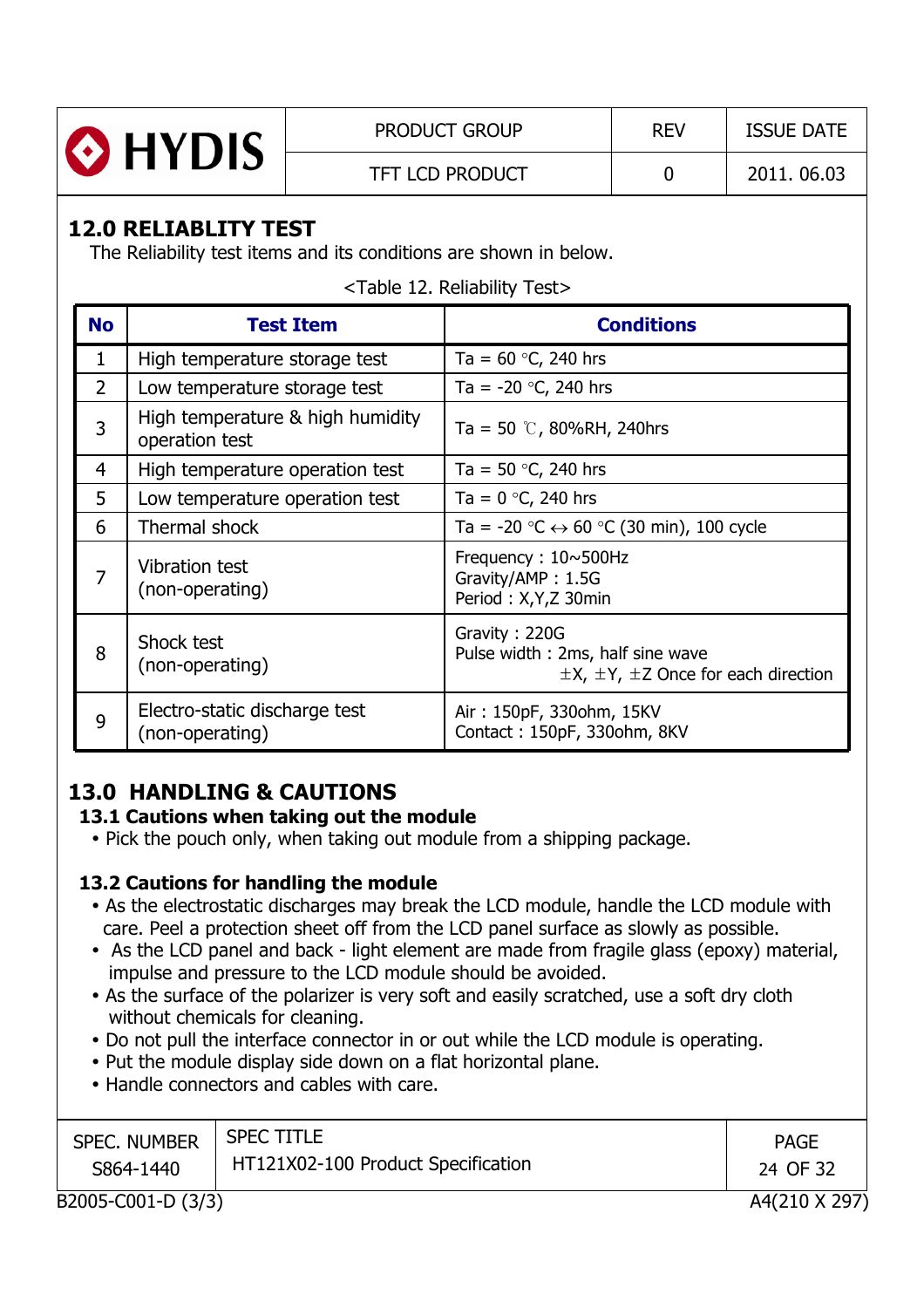| <b>O</b> HYDIS | <b>PRODUCT GROUP</b> | <b>REV</b> | <b>ISSUE DATE</b> |
|----------------|----------------------|------------|-------------------|
|                | TFT LCD PRODUCT      |            | 2011.06.03        |

#### **13.3 Cautions for the operation**

- When the module is operating, do not lose MCLK, DE signals. If any one of these signals were lost, the LCD panel would be damaged.
- Obey the supply voltage sequence. If wrong sequence is applied, the module would be damaged.

#### **13.4 Cautions for the atmosphere**

- Dew drop atmosphere should be avoided.
- Do not store and/or operate the LCD module in a high temperature and/or humidity atmosphere. Storage in an electro-conductive polymer packing pouch and under relatively low temperature atmosphere is recommended.

#### **13.5 Cautions for the module characteristics**

- Do not apply fixed pattern data signal to the LCD module at product aging.
- Applying fixed pattern for a long time may cause image sticking.

#### **13.6 Other cautions**

- Do not re-adjust variable resistor or switch etc.
- When returning the module for repair or etc., Please pack the module not to be broken. We recommend to use the original shipping packages.

| <b>SPEC. NUMBER</b><br>S864-1440 | <b>SPEC TITLE</b><br>HT121X02-100 Product Specification | <b>PAGE</b><br>25 OF 32 |
|----------------------------------|---------------------------------------------------------|-------------------------|
| B2005-C001-D (3/3)               |                                                         | A4(210 X 29)            |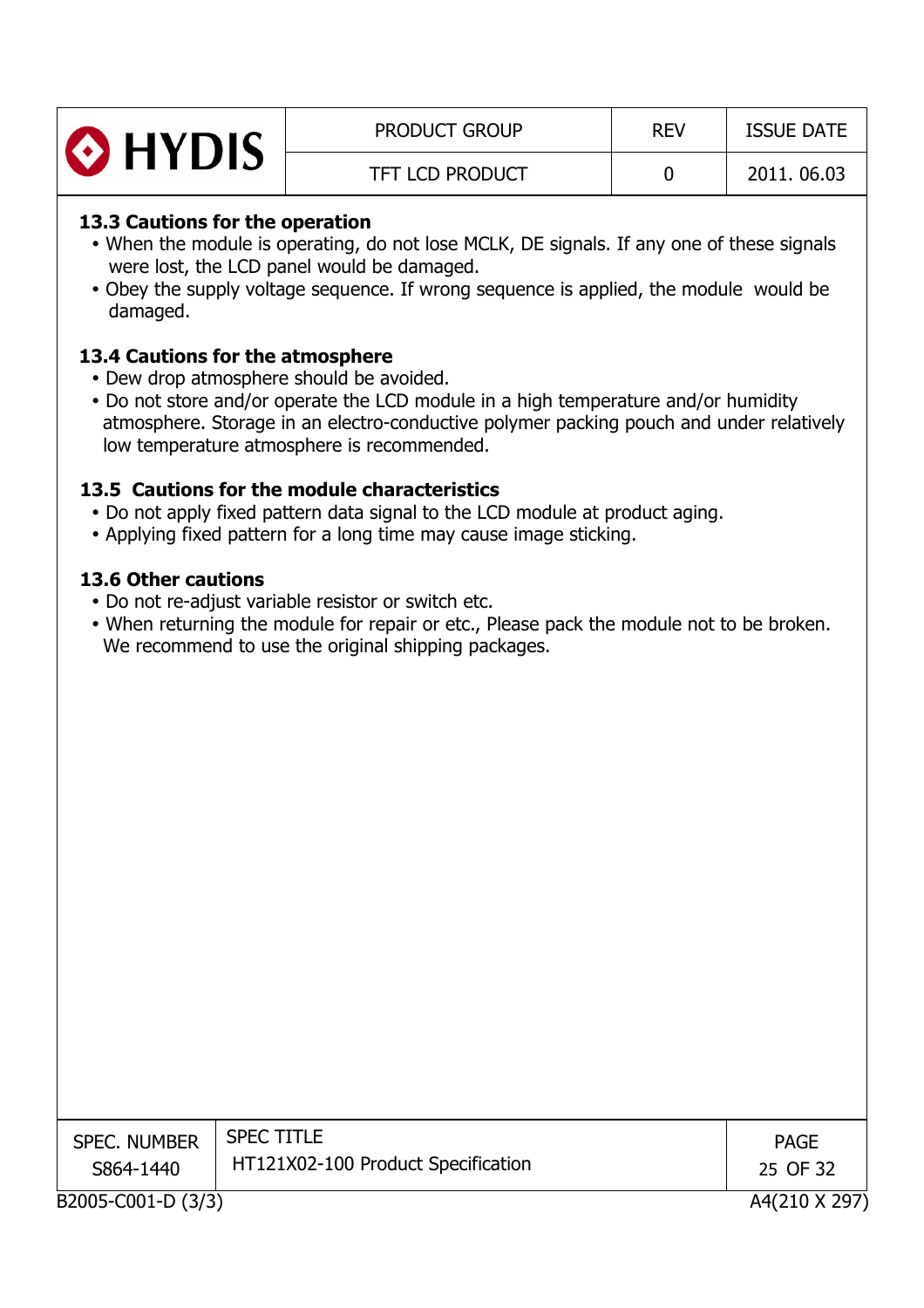![](_page_25_Figure_0.jpeg)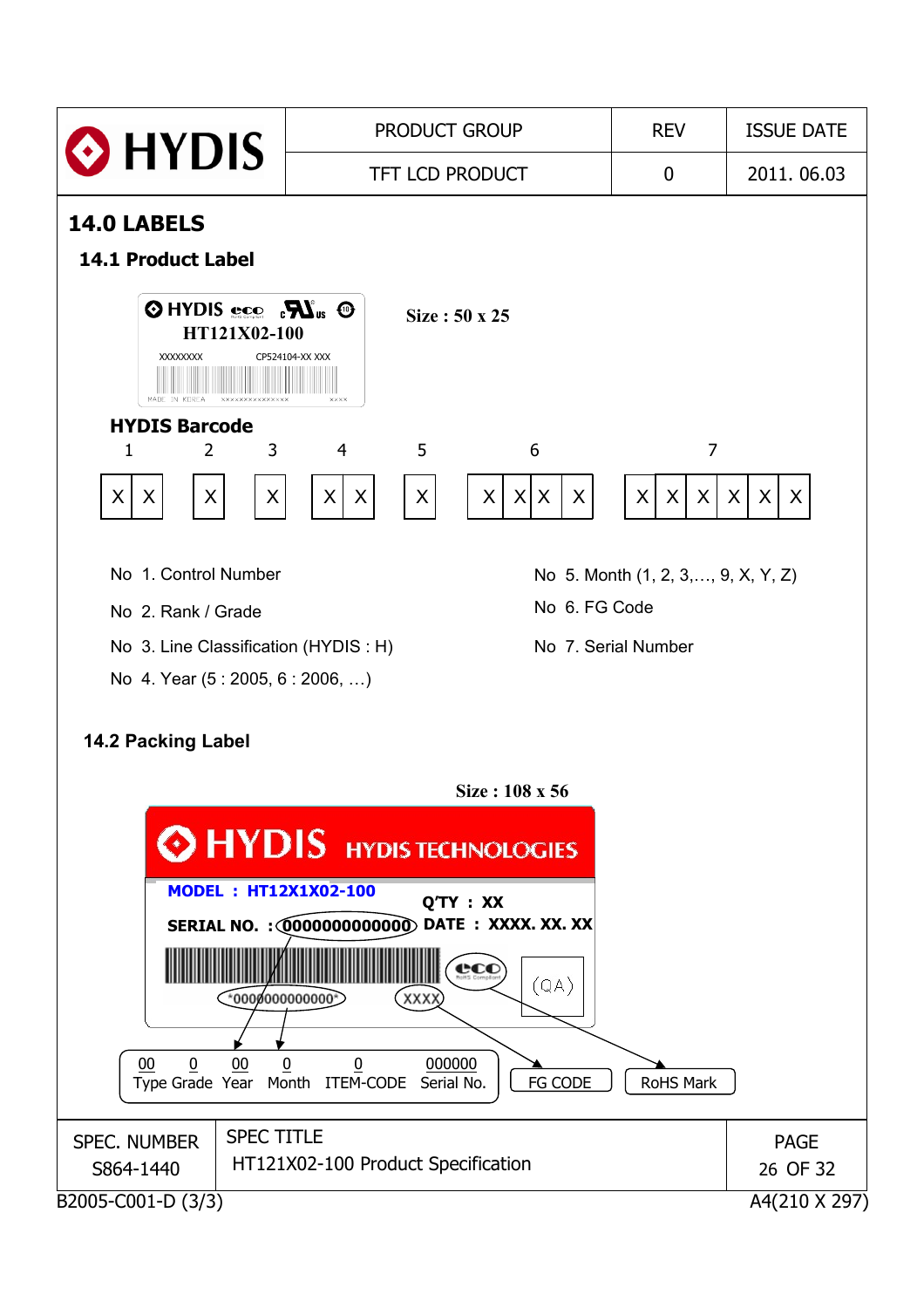![](_page_26_Figure_0.jpeg)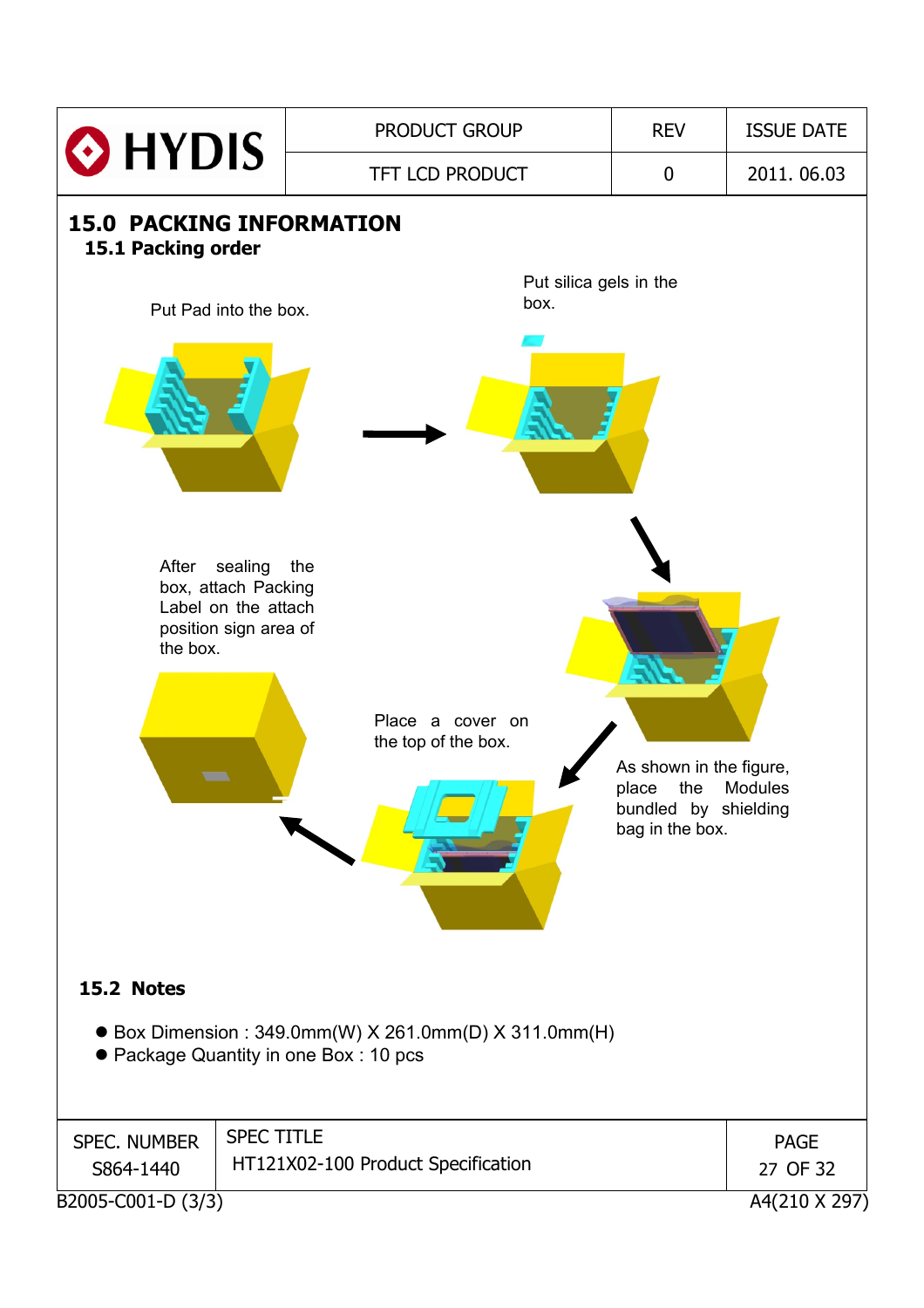![](_page_27_Figure_0.jpeg)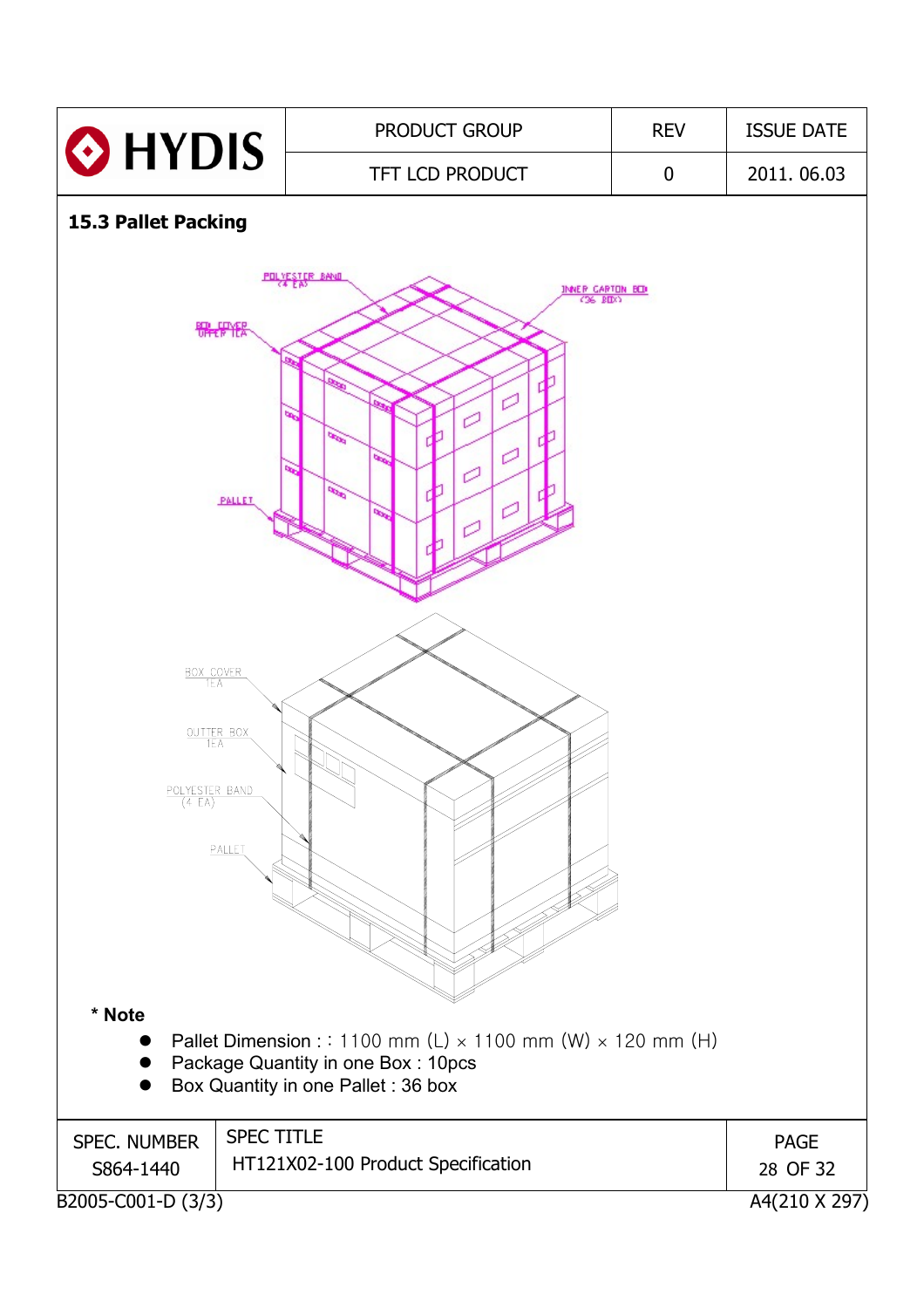|                | <b>PRODUCT GROUP</b>   | <b>REV</b> | <b>ISSUE DATE</b> |
|----------------|------------------------|------------|-------------------|
| <b>O</b> HYDIS | <b>TFT LCD PRODUCT</b> |            | 2011.06.03        |

## **16.0 EDID Table (1/4)**

EDID chip is 24LC024 (Microchip) or equivalent .

| <b>Address</b><br>(HEX)                         |  | Function                    | <b>Hex</b>      | Dec              | values.        | <b>Notes</b>                           |  |
|-------------------------------------------------|--|-----------------------------|-----------------|------------------|----------------|----------------------------------------|--|
| $00\,$                                          |  |                             | 00              | $\mathbf{0}$     |                |                                        |  |
| 01                                              |  |                             | $\overline{FF}$ | 255              |                |                                        |  |
| 02                                              |  |                             | FF              | 255              |                |                                        |  |
| 03                                              |  | Header                      | $\overline{FF}$ | 255              |                | <b>EDID Header</b>                     |  |
| 04                                              |  |                             | $\overline{FF}$ | 255              |                |                                        |  |
| 05                                              |  |                             | $\overline{FF}$ | 255              |                |                                        |  |
| $\overline{06}$                                 |  |                             | $\overline{FF}$ | 255              |                |                                        |  |
| 07                                              |  |                             | 00              | $\mathbf 0$      |                |                                        |  |
| 08                                              |  | <b>ID Manufacturer Name</b> | 09              | 9                |                |                                        |  |
| 09                                              |  |                             | E5              | 229              |                |                                        |  |
| 0A                                              |  | <b>ID Product Code</b>      | $\overline{B7}$ | 183              | 1207           | $CODE = 1207$                          |  |
| 0B                                              |  |                             | 04              | 4                |                |                                        |  |
| $\overline{OC}$                                 |  |                             | 00              | $\mathbf 0$      |                |                                        |  |
| 0D                                              |  | 32-bit serial No.           | 00              | $\pmb{0}$        |                |                                        |  |
| $\overline{OE}$                                 |  |                             | 00              | $\pmb{0}$        |                |                                        |  |
| 0 <sub>F</sub>                                  |  |                             | 00              | 0                |                |                                        |  |
| 10                                              |  | Week of manufacture         | $\overline{00}$ | $\overline{0}$   |                |                                        |  |
| 11                                              |  | Year of Manufacture         | 14              | 20               | 2010           | Manufactured in 2010                   |  |
| $\overline{12}$                                 |  | EDID Structure Ver.         | $\overline{01}$ | 1                | 1              | EDID Ver 1.0                           |  |
| 13                                              |  | EDID revision #             | 03              | $\overline{3}$   | $\overline{3}$ | EDID Rev. 0.3                          |  |
| 14                                              |  | Video input definition      | 80              | 128              |                |                                        |  |
| 15                                              |  | Max H image size            | 19              | 25               | 25             | 24.5 cm (Approx)                       |  |
| 16                                              |  | Max V image size            | $\overline{12}$ | $\overline{18}$  | 18             | 18.4 cm (Approx)                       |  |
| 17                                              |  | Display Gamma               | $\overline{78}$ | 120              | 2.2            | Gamma curve = 2.2                      |  |
| 18                                              |  | Feature support             | 0A              | 10               |                | RGB display, Preferred Timming<br>mode |  |
| $\overline{19}$                                 |  | Red/Green low bits          | $\overline{D1}$ | $\overline{209}$ |                | Red / Green Low Bits                   |  |
| 1A                                              |  | Blue/White low bits         | B <sub>6</sub>  | 182              |                | Blue / White Low Bits                  |  |
| 1B                                              |  | Red x high bits             | 94              | 148              |                | <b>Rx</b>                              |  |
| 1C                                              |  | Red y high bits             | 56              | 86               |                | <b>Ry</b>                              |  |
| 1D                                              |  | Green x high bits           | 4F              | 79               |                | Gx                                     |  |
| $\overline{1E}$                                 |  | Green y high bits           | 8B              | 139              |                | Gy                                     |  |
| $\overline{1}$ F                                |  | Blue x high bits            | $\overline{26}$ | 38               |                | Bx                                     |  |
| 20                                              |  | BLue y high bits            | 27              | 39               |                | By                                     |  |
| 21                                              |  | White x high bits           | 53              | 83               |                | Wx                                     |  |
| 22                                              |  | White y high bits           | 59              | 89               |                | Wy                                     |  |
|                                                 |  |                             |                 |                  |                |                                        |  |
| SPEC. NUMBER                                    |  | <b>SPEC TITLE</b>           |                 |                  |                | <b>PAGE</b>                            |  |
| HT121X02-100 Product Specification<br>S864-1440 |  |                             |                 |                  |                | 29 OF 32                               |  |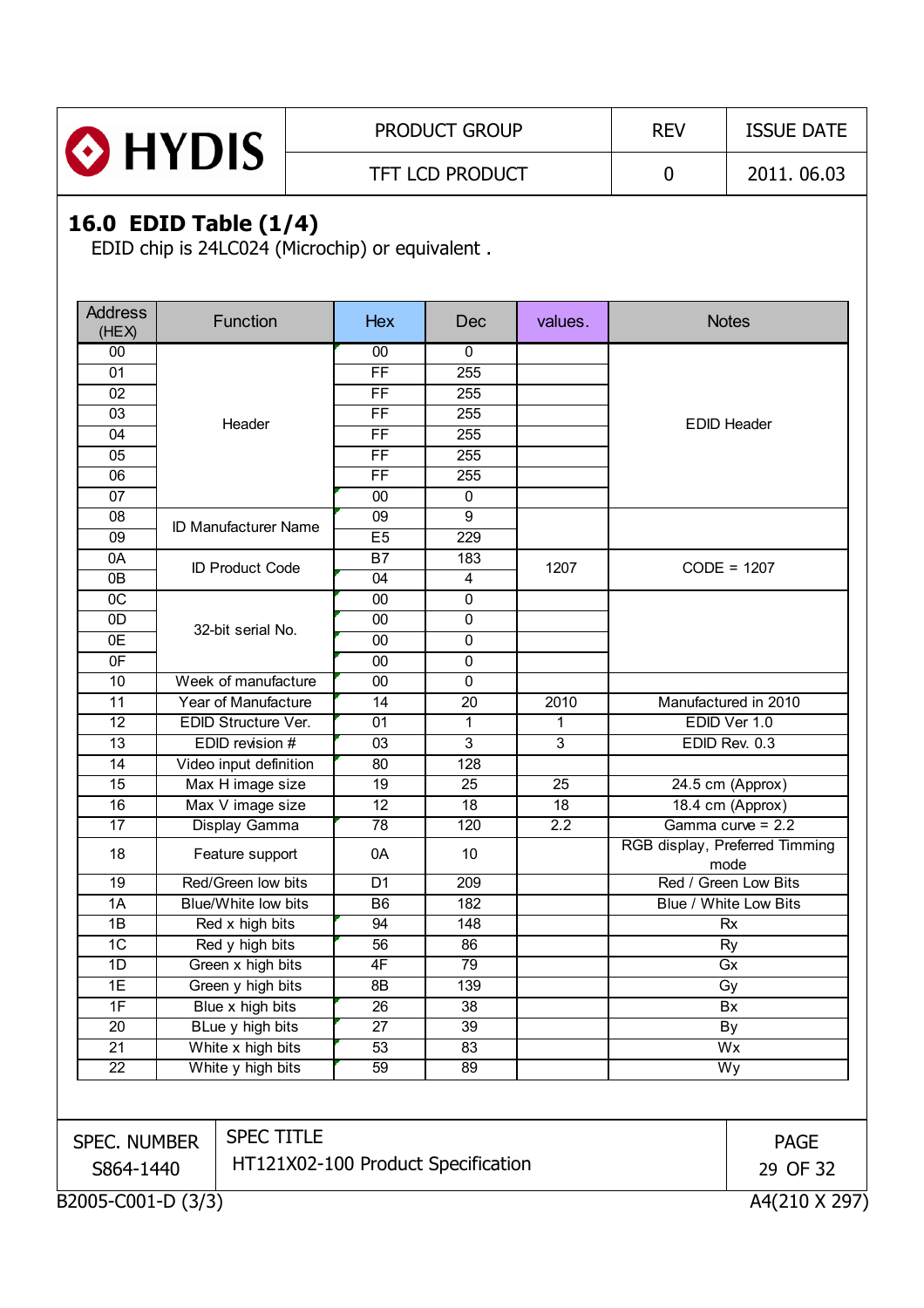![](_page_29_Picture_0.jpeg)

PRODUCT GROUP REV | ISSUE DATE

TFT LCD PRODUCT 0 2011. 06.03

# **16.0 EDID Table (2/4)**

| <b>Address</b><br>(HEX) |  | Function                           | <b>Hex</b>      | Dec             | values.         | <b>Notes</b>                                           |               |
|-------------------------|--|------------------------------------|-----------------|-----------------|-----------------|--------------------------------------------------------|---------------|
| $\overline{23}$         |  | Established timing 1               | 00              | $\mathbf 0$     |                 |                                                        |               |
| 24                      |  | Established timing 2               | 00              | 0               |                 |                                                        |               |
| 25                      |  | Established timing 3               | 00              | $\mathbf 0$     |                 |                                                        |               |
| $\overline{26}$         |  | Standard timing #1                 | 01              | $\mathbf{1}$    |                 | Not Used                                               |               |
| $\overline{27}$         |  |                                    | 01              | 1               |                 |                                                        |               |
| 28                      |  | Standard timing #2                 | 01              | 1               |                 | Not Used                                               |               |
| 29                      |  |                                    | 01              | $\mathbf{1}$    |                 |                                                        |               |
| 2A                      |  | Standard timing #3                 | 01              | 1               |                 | Not Used                                               |               |
| 2B                      |  |                                    | 01              | 1               |                 |                                                        |               |
| $\overline{2C}$         |  | Standard timing #4                 | 01              | 1               |                 | Not Used                                               |               |
| 2D                      |  |                                    | $\overline{01}$ | $\mathbf{1}$    |                 |                                                        |               |
| $\overline{2E}$         |  | Standard timing #5                 | 01              | 1               |                 | Not Used                                               |               |
| 2F                      |  |                                    | $\overline{01}$ | 1               |                 |                                                        |               |
| 30<br>31                |  | Standard timing #6                 | 01<br>01        | 1<br>1          |                 | Not Used                                               |               |
| 32                      |  |                                    | 01              | 1               |                 |                                                        |               |
| 33                      |  | Standard timing #7                 | $\overline{01}$ | 1               |                 | Not Used                                               |               |
| 34                      |  |                                    | 01              | 1               |                 |                                                        |               |
| $\overline{35}$         |  | Standard timing #8                 | 01              | 1               |                 | Not Used                                               |               |
| $\overline{36}$         |  |                                    | EC              | 236             |                 |                                                        |               |
| $\overline{37}$         |  |                                    | 15              | 21              | 56.12           | 56.12MHz Main clock                                    |               |
| $\overline{38}$         |  |                                    | 00              | $\mathbf 0$     | 1024            | Hor Active = $1024$                                    |               |
| 39                      |  |                                    | A <sub>0</sub>  | 160             | 160             | Hor Blanking = 160                                     |               |
| 3A                      |  |                                    | 40              | 64              |                 | 4 bits of Hor. Active + 4 bits of Hor.                 |               |
| 3B                      |  |                                    | 00              | $\mathbf 0$     | 768             | Blanking<br>Ver Active = 768                           |               |
| 3C                      |  |                                    | $\overline{16}$ | $\overline{22}$ | $\overline{22}$ | Ver Blanking = $22$                                    |               |
|                         |  |                                    |                 |                 |                 | 4 bits of Ver. Active + 4 bits of Ver.                 |               |
| 3D                      |  |                                    | 30              | 48              |                 | Blanking                                               |               |
| 3E                      |  | Detailed timing/monitor            | 30              | 48              | 48              | Hor Sync Offset = $48$                                 |               |
| 3F                      |  | descriptor #1                      | 20              | 32              | 32              | H Sync Pulse Width = 32                                |               |
| 40                      |  | (60Hz)                             | $\overline{34}$ | 52              | 3               | $V$ sync Offset = 3 line                               |               |
| 41                      |  |                                    | 00              | $\mathbf 0$     | 4               | V Sync Pulse width: 4 line                             |               |
| 42                      |  |                                    | F <sub>6</sub>  | 246             | 245             | Horizontal Image Size = 245 mm<br>(Low 8 bits)         |               |
| 43                      |  |                                    | B8              | 184             | 184             | Vertical Image Size = 184 mm<br>(Low 8 bits)           |               |
| 44                      |  |                                    | 00              | 0               |                 | 4 bits of Hor Image Size + 4 bits of<br>Ver Image Size |               |
| 45                      |  |                                    | 00              | 0               |                 | Hor Border (pixels)                                    |               |
| 46                      |  |                                    | 00              | $\mathbf{0}$    |                 | Vertical Border (Lines)                                |               |
| $\overline{47}$         |  |                                    | $\overline{19}$ | 25              |                 |                                                        |               |
|                         |  |                                    |                 |                 |                 |                                                        |               |
| <b>SPEC. NUMBER</b>     |  | <b>SPEC TITLE</b>                  |                 |                 |                 |                                                        | <b>PAGE</b>   |
| S864-1440               |  | HT121X02-100 Product Specification |                 |                 |                 |                                                        | 30 OF 32      |
| B2005-C001-D (3/3)      |  |                                    |                 |                 |                 |                                                        | A4(210 X 297) |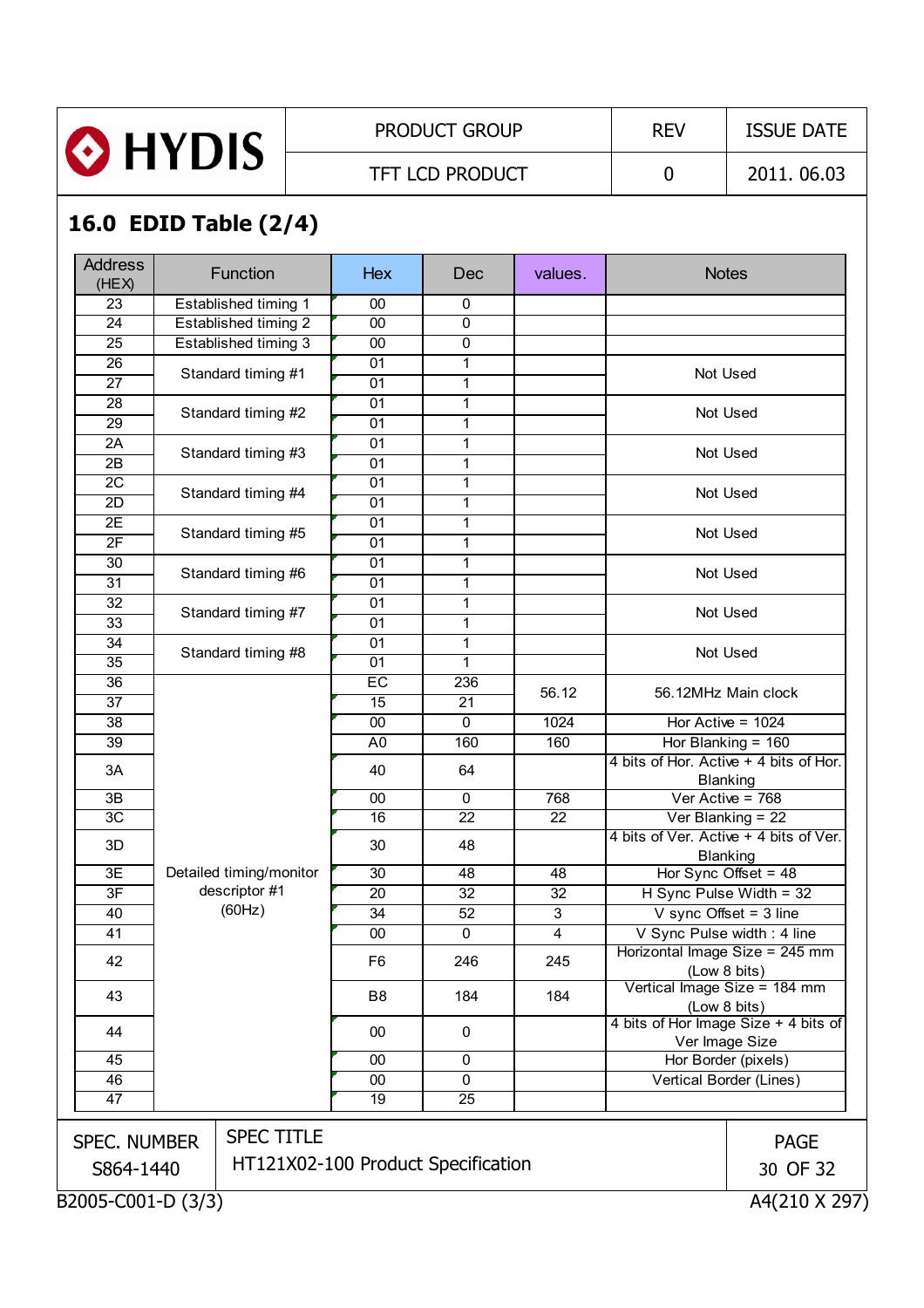![](_page_30_Picture_0.jpeg)

## PRODUCT GROUP REV | ISSUE DATE

TFT LCD PRODUCT 0 2011. 06.03

## **16.0 EDID Table (3/4)**

| (HEX)<br>48     | Function                | Hex             | Dec                   | values.                 | <b>Notes</b> |
|-----------------|-------------------------|-----------------|-----------------------|-------------------------|--------------|
|                 |                         | $00\,$          | $\pmb{0}$             |                         |              |
| 49              |                         | $\overline{00}$ | $\overline{0}$        |                         |              |
| 4A              |                         | $00\,$          | $\pmb{0}$             |                         |              |
| $\overline{AB}$ |                         | FE              | 254                   |                         |              |
| 4C              |                         | 00              | $\pmb{0}$             |                         |              |
| 4D              |                         | 0A              | 10                    |                         |              |
| 4E              |                         | 20              | 32                    |                         |              |
| 4F              | Detailed timing/monitor | 20              | 32                    |                         |              |
| 50              | descriptor #2           | $\overline{20}$ | $\overline{32}$       |                         |              |
| 51              |                         | 20              | $\overline{32}$       |                         |              |
| 52              |                         | 20              | $\overline{32}$       |                         |              |
| 53              |                         | $\overline{20}$ | 32                    |                         |              |
| 54              |                         | $\overline{20}$ | $\overline{32}$       |                         |              |
| 55              |                         | 20              | $\overline{32}$       |                         |              |
| 56              |                         | $\overline{20}$ | 32                    |                         |              |
| $\overline{57}$ |                         | $\overline{20}$ | $\overline{32}$       |                         |              |
| $\overline{58}$ |                         | $\overline{20}$ | $\overline{32}$       |                         |              |
| 59              |                         | $\overline{20}$ | 32                    |                         |              |
| 5A              |                         | $00\,$          | $\overline{0}$        |                         |              |
| 5B              |                         | $00\,$          | $\pmb{0}$             |                         |              |
| 5C<br>5D        |                         | $00\,$<br>FE    | $\overline{0}$<br>254 |                         |              |
| 5E              |                         | $\overline{00}$ | $\overline{0}$        |                         |              |
| 5F              |                         | 48              | $\overline{72}$       | $\overline{H}$          |              |
| 60              |                         | 59              | 89                    | Y                       |              |
| 61              |                         | 44              | 68                    | $\overline{\mathsf{D}}$ |              |
| 62              | Detailed timing/monitor | 49              | 73                    | $\mathbf{I}$            |              |
| 63              | descriptor #3           | 53              | 83                    | $\overline{s}$          |              |
| 64              |                         | 0A              | 10                    |                         |              |
| 65              |                         | 20              | $\overline{32}$       |                         |              |
| 66              |                         | $\overline{20}$ | $\overline{32}$       |                         |              |
| 67              |                         | $\overline{20}$ | $\overline{32}$       |                         |              |
| 68              |                         | $\overline{20}$ | $\overline{32}$       |                         |              |
| 69              |                         | 20              | 32                    |                         |              |
| 6A              |                         | $\overline{20}$ | 32                    |                         |              |
| 6B              |                         | $20\,$          | 32                    |                         |              |